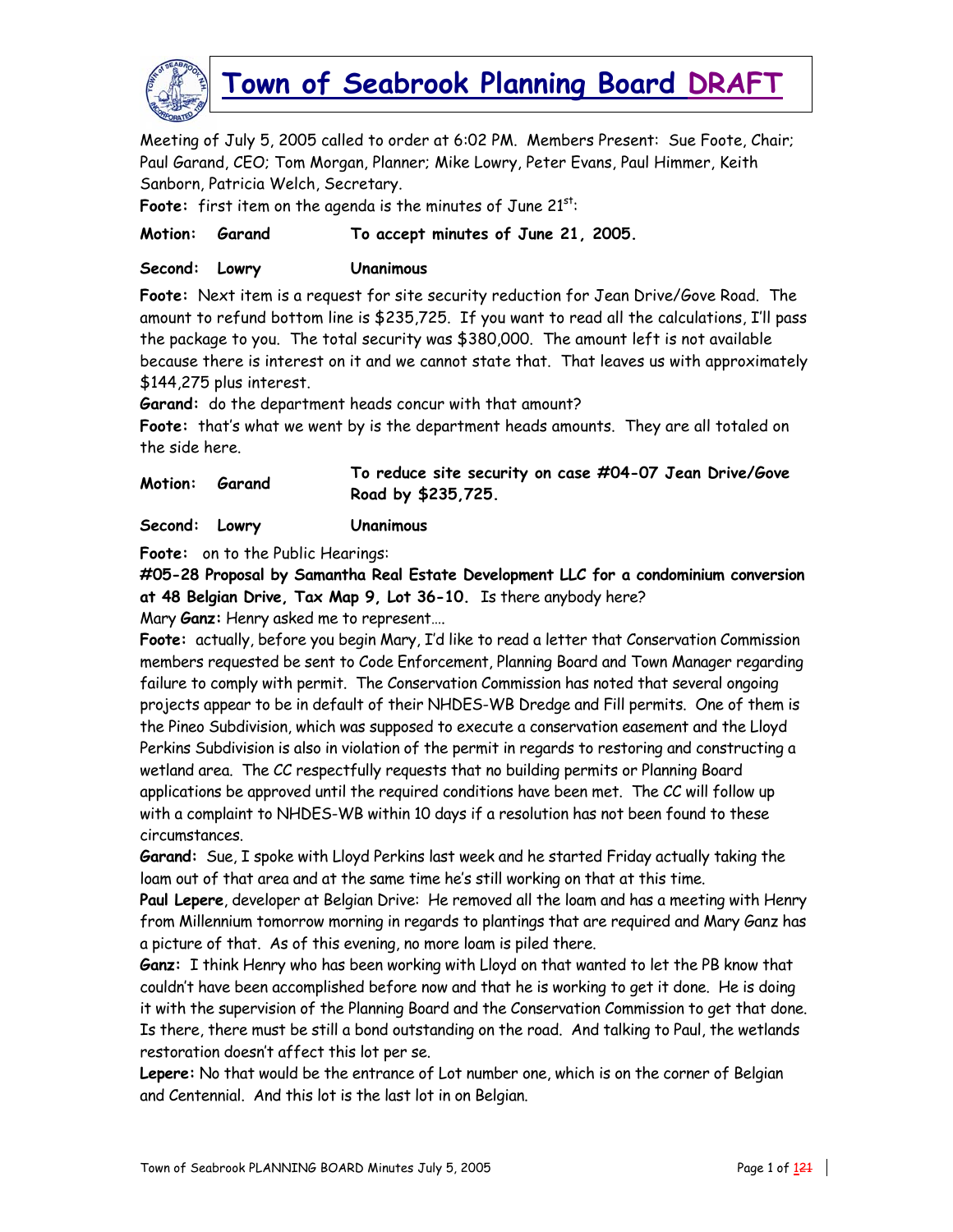



**Ganz:** we'd asked that it go forward and give it conditional approval subject to the mylar being signed by Sue.

**Foote:** but one other area that it is in default of the original permit, condition number nine, and there have been multiple deeds already written and passed on this development. (Reads from DES permit): notation shall be included in the deeds for the appropriate lots regarding the presence of wetlands, proposed detention ponds and all drainage swales. Those are not in the deeds, so that's why the CC requested that no further action be taken by this Board, because it's not just the wetland restoration, it's all of the deeds that have already been written for that parcel.

**Ganz:** maybe they can do up something to record at the registry? So that it's brought to any body's attention that it is a condition of the plan. I think that could be done and I could take care of getting that done.

**Foote:** and also it says that the schedule of construction for the mitigation area shall coincide with the site development unless otherwise approved and authorized by wetlands Bureau. So that means coincide, it doesn't mean do it after everything else has been done.

**Ganz:** I'm just the messenger, I wasn't aware that was a condition and it certainly is going to be something that he is going to take care of.

**Foote:** Conservation Commission has provided a copy of this permit several times to Paul and it was supposed to have been recorded in Rockingham Deeds before any activity took place on the site, from my research the original wetlands permit has not been recorded in Rockingham.

There was supposed photographs of the mitigation area prior to any work and it's an extensive list.

**Ganz:** do you have an extra copy and the original because I'll be glad to record it tomorrow? Do you know where the original is?

**Foote:** they mail the original to the applicant

**Ganz:** and who is the applicant at that point?

**Foote:** it's in the name of Lloyd Perkins.

**Garand:** the other thing also is that it's supposed to be posted on site. I told Lloyd that last week to post it in a plastic envelope so that it would be there in case someone stopped in from the State.

**Lepere:** I don't believe that Lloyd received that letter. As a matter of fact about a month ago according to Lloyd the first time he was aware there was a problem was when Paul came down and Paul told him to put up some silt fencing which he did right away. But in regards to letters going back and forth I don't think Lloyd was aware of that. In regards to the time schedule he definitely wasn't that's why he was a little surprised by this.

**Foote:** I don't know what the date is on the top of that

**Ganz:** June of 2002

**Foote:** that's when the original permit would have been mailed to him that gave him approval **Lepere:** I can't speak for Lloyd, but I do know that is that true Paul he was a little surprised and he was unaware of it?

**Garand:** I talked to him about the wetlands permit and that the loam pile was actually in the wetlands and that he went around to put the silt fencing to protect it and he would remove that as soon as he could. At this point, the Conservation sent me the last memo and that's when I went into action on this.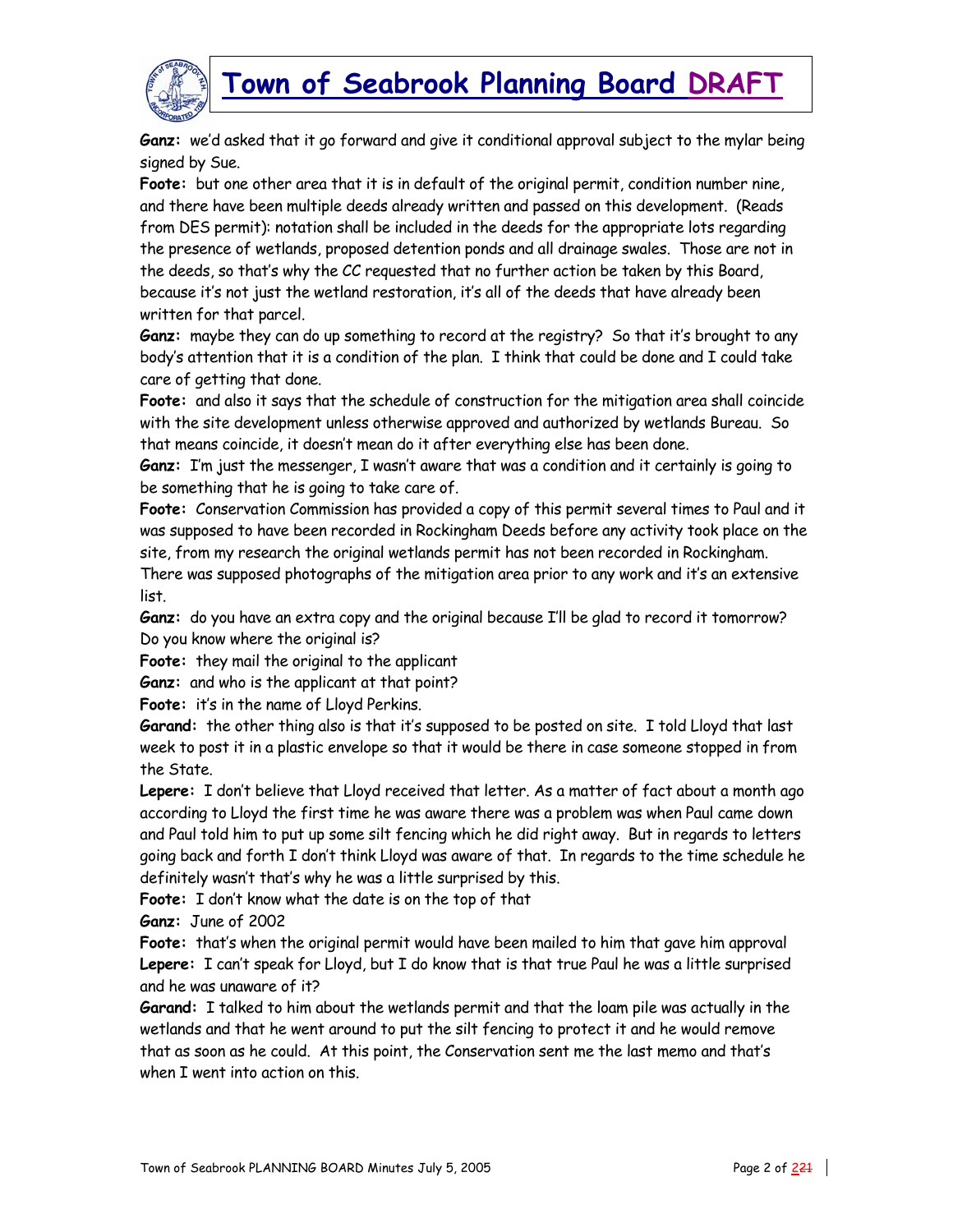

**Foote:** so the CC is requesting that no PB applications be approved until this site is brought into compliance.

**Ganz:** are you talking about the whole road even though it doesn't affect this particular lot? **Foote:** is this lot that has the detention pond in the backside of it?

**Lepere:** correct

**Foote:** those deeds do not indicate what item nine states

**Ganz:** we'll have to look into that. Where can we get a duplicate copy of the original to record at the registry?

**Foote:** you'd have to contact DES; they issue it

**Garand:** Lloyd should have that in his files

**Ganz:** it's a long time ago, though; I don't know how good his files are.

**Garand:** you can get it on-line

**Ganz:** something that's recordable?

**Lepere:** Henry must have a copy of this, correct?

**Garand:** he might.

**Ganz:** Is this the reason that the application is not complete? Paul mentioned today that the application is not complete for some reason.

**Foote:** it could be this plus others. Let's see. I believe that must be the reason why. Drainage easements to be written into the condo docs. Boundary marker on Sheet 1 and 2 should be granite with an iron bound beside it; north property bound iron rod must be set before plan is approved; wetland boundary signs need to be included on the plan.

**Ganz:** to Paul **Lepere:** do you know if the boundary has been marked with an iron rod? **Lepere:** I don't think so. Obviously Henry did a full survey but I don't think he marked it? **Garand:** how long will it take you to take care of lot number one with the drainage and rehabbing the wetlands out there?

**Lepere:** Lloyd is working on it full time as long as you instructed him exactly what to do **Garand:** so two weeks?

**Lepere:** no problem at all there

#### **Motion: Garand To continue case #05-28 to July 19th at 6:00 PM**

**Second: Lowry** 

**Morgan:** before you vote on that. Sue, I am puzzled by the granite marker requirement. **Garand:** on the curve radius on the inside of that cul-de-sac there's supposed to be granite markers on the radius.

**Morgan:** there's supposed to be granite markers at the end of a radius.

**Garand:** if it's on a point where the property lines come in, aren't they supposed to be all granite markers?

**Morgan:** I was under the impression that the Planning Board's practice, at least for the last five years, to just require granite where the radius changes direction.

**Foote:** on the town right of way? Granite on the Town right of way, iron rods on the backside. **Morgan:** except when you're in the middle of an arc I had the impression you guys had not been requiring granite in those locations.

**Evans:** where there is a property line change

**Morgan:** someone is asking for granite here; I thought that was a change in policy here.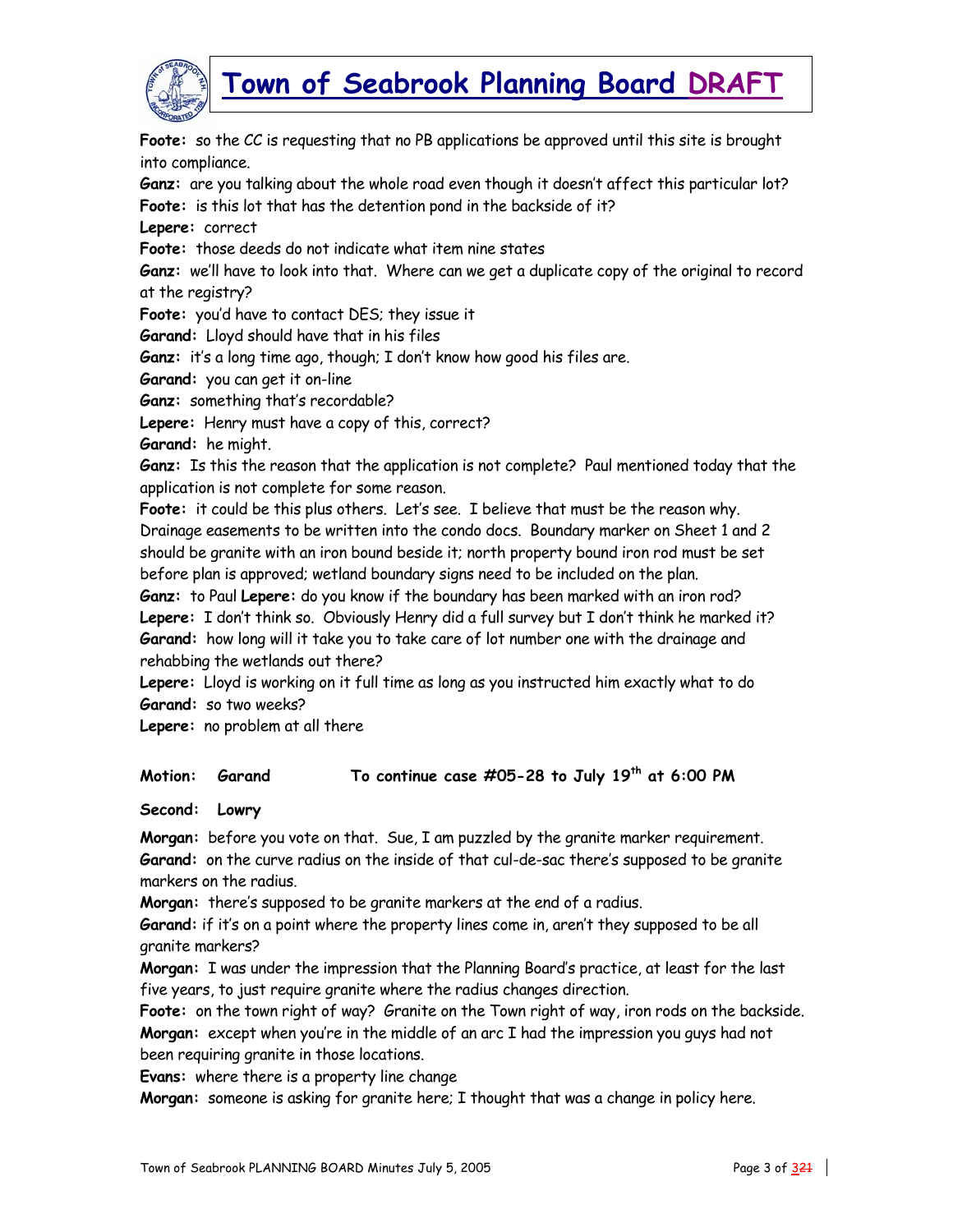

**Evans:** that could be what they do for the state is put granite on the boundary for radius **Morgan:** except it's a Town road. Maybe I'm imagining things. I thought this had been our practice for at least the last five years.

**Evans:** there are granite markers between the properties at a certain development that I'm aware of.

**Morgan:** granite belongs where a line changes direction; when I looked at this plan it seemed to be in the middle of an arc

**Foote:** one rod to be set; they should be granite markers; it's not on the radius, it's on the corner of the lot

**Morgan:** we don't have the metes and variance here, but I got the impression this is all one arc here

**Evans:** I believe it is

**Foote:** but this is the corner of the property line so shouldn't that be granite. Corners of the property line are supposed to be granite when they abut the road.

**Morgan:** here's my recollection of how you guys have been operating, tell me I'm wrong. Put granite where the street line changes direction and you put iron where you are just marking the property line. You've got a couple weeks to think about this because it's going back to the drawing board.

**Foote:** well, we've got to let them know because it's got to be set before we approve. I always thought it was granite at the property line near the road.

**Garand:** I thought it was only on the radius of any intersecting lots lines on the radius was granite and anything on the back lot lines we used rods

**Evans:** do we have the book?

**Morgan:** the regulations were sufficiently vague that prompted this discussion six or seven years ago and unless I'm delirious that's what everybody concluded, what I said.

**Ganz:** is it possible to request a waiver to do what you've been doing until you make a more definitive change?

**Morgan:** I'm trying to clarify the Board's policy because we'll run into this again. (Morgan finds item in Regulations)

**Foote:** (reading): "**I - Monuments:** Permanent monuments shall be set at all corners and angle points of the subdivision boundaries and at all street intersections and points of curves. Monuments marking curves in the street right-of-way shall be stone or concrete. All other monuments may be fabricated of metal."

**Evans:** Article VII, paragraph I

**Ganz:** can I tell Henry that he doesn't need to do that?

**Morgan:** Henry already has a strong opinion on the subject. You'll hear it when you talk to him.

**Ganz:** I want to make sure if everything else gets done for the next meeting that that's not going to be an issue. That will be taken off the list of things to do if he gets everything else done?

**Evans:** it appears that Henry meets the letter of the statute.

**Foote:** my one question when I was reviewing it is why if this subdivision has been in existence for more than several years, why is it still saying, when we're going for a condominium conversion "to be set". I should think that those rods or whatever should have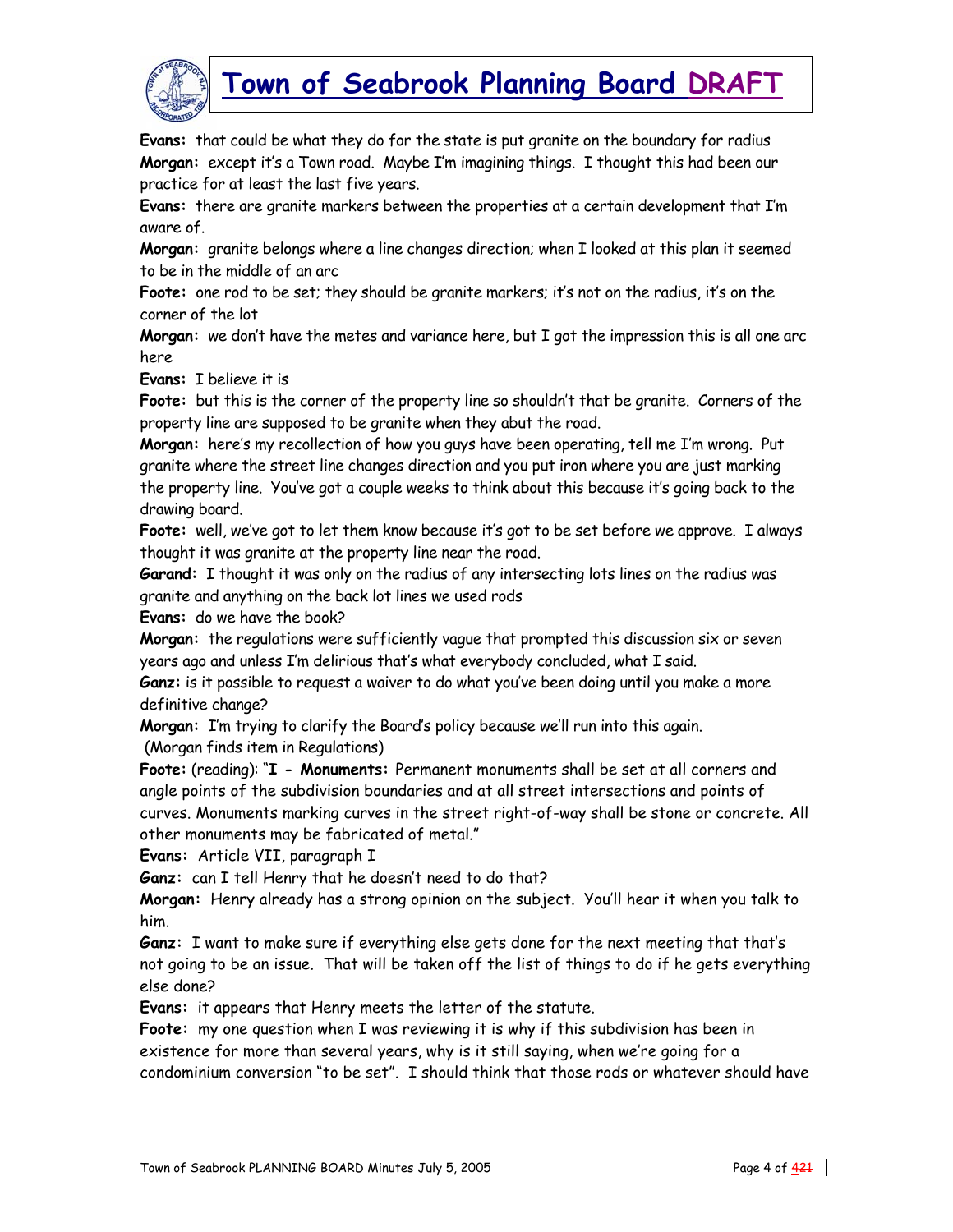

been set long before this date in time. I would like to see them set and noted on the plan "set", not "to be set".

**Garand:** and also delineation of the wetland markers

**Foote:** I would think that during the original subdivision and lining up of the lots the rods would have been set at that time, not several years later when we're going to do a condo conversion.

**Ganz:** I'm not sure that they are not. I know it says, "to be set", but maybe they are set.

**Motion: Garand To continue case #05-28 to July 19th at 6:00 PM** 

**Second: Lowry Unanimous** 

Next we have **#05-29 Proposal by Edwin Adams for a site plan review to construct a 4,500 square foot restaurant on Lafayette Road, Tax Map 5, Lot 29.**

**Wayne Morrill,** Jones & Beach Engineers: this is a site that currently has the Signal Street variety that's north of the Seabrook Rec Center. Internally I believe they sell cigarettes and all types of other goods out of that store. Back when the Lowe's was being subdivided the deal was this lot got enlarged to this size so that we could have some kind of a restaurant use on this in the future. Mr. Adams had some back parcels that were part of the Lowe's pond proposal. We see here some of the roadway work that's being done out there now. Our proposal is to take down the existing Signal St Variety and construct a 4500 square foot restaurant with 90 parking spots, a single access driveway in the center; access in the rest of the parking lot; snow storage in the rear; retaining wall on the back side; drainage is a closed drainage system with vertical granite curb around the entire perimeter. This stream would be redirected through onto the channel itself. Utilities are town water, sewer, electric coming off the existing telephone pole, and gas on that side of the road also. Lighting was done by Sharon Inc. At this point we do not have a user for the restaurant. We prototyped this building to two different restaurants that aren't in town at this point. That's one of the reasons you don't have architectural elevations in your packet because we do not have a user at this point. That's why there are no lights on the building itself, only the parking lot. That's why we have all those arrows on this side. And landscaping in the front, the liberty elm; landscaping around the building itself, two pines in the island. The rest are detail sheets. What we are requesting is to try to get approval from this board and then once a tenant was found, they would have to come back in front of the board for architectural review so you could see the building.

**Morrill:** excuse me, Mr. Mitchell, do you have something to add?

**Mitchell:** we went to the Conservation Commission

**Morrill:** we did have a meeting, Adele had a meeting with the Conservation Commission Chairman and they walked the site and looked at the wetlands and met with Frank Richardson on this project and we have submitted for our DOT permit.

**Foote:** Adele met with Frank; I haven't met with Frank on this project.

**Morrill:** so we've received the comments from the Technical Review committee. One of the reasons we have the building in the location where it is is originally we were directed that the building was not able to be in any of the wetlands so we tried to position it so that it wouldn't be in the wetlands. I've learned recently that it was allowed to be in the wetlands and it could have been positioned on the north side of the lot, which I think a lot of the comments from Technical review were asking for the building to be flipped. We have done a lot of work on this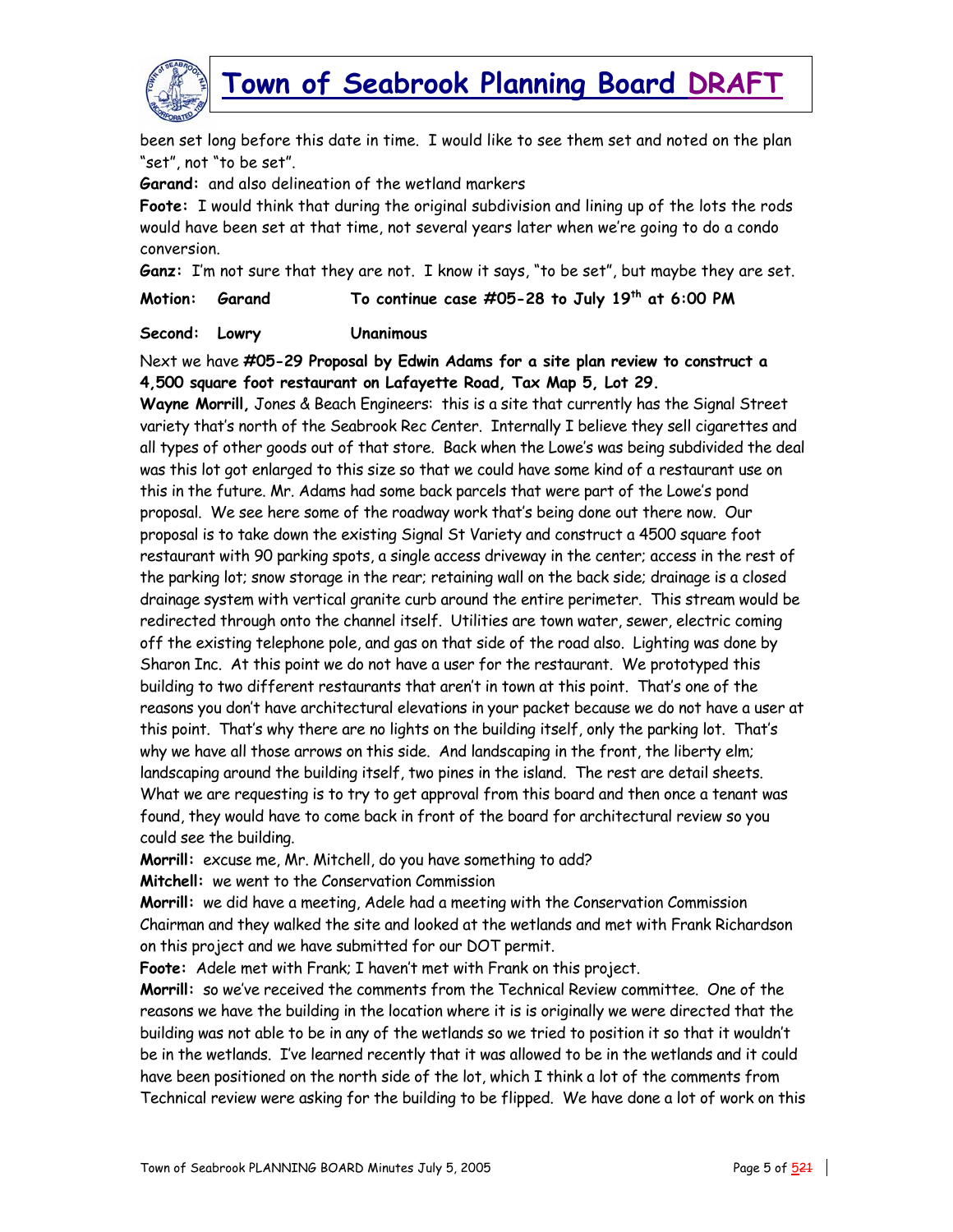

project at this point; Mr. Mitchell has done about 20 to 30 concepts on this thing. We're hoping to get some guidance from the Board if that's the direction you'd like to go. I did bring some other diagrams that Mr. Mitchell will go through that he can discuss with you or if you like the way the building looks now, we can move forward with what we have in front of you. **Morgan:** I have a question. The tech review met on June 20<sup>th</sup>, right? These plans are dated June  $10^{th}$ .

Secretary: there haven't been any revisions submitted on this, these are the originals **Morgan:** so you have no response to the tech reviews comments

**Mitchell:** that's why we're here because if we're switching the building to the other side of it, it's a complete design of the entire thing; and if that's the guidance the board wants to send me, then I wanted to hear it from the Board and not just from the tech review; because it's going to take me more than two days to redesign this whole entire thing.

**Garand:** what the board was looking for when we did the tech review was to flip the building around so the fans and everything would be pointed away from the rec center to the back; they were looking for better loading details; they were looking for snow storage; better details on the plan itself. There are no building elevations and no designs for lighting so it's hard to comment on that. But they were looking for more than what is on there.

**Foote:** and also to line up the driveway with Boynton Lane

**Garand:** there was a situation where the sign was behind the Liberty Elm, if they could reposition that so it's better; just a lot left to do on the site. There are a lot of questions on the drainage, the way the brook was brought into it and the way it was pushed around. **Morrill:** well, it's a really tight site and we're trying to do a lot on here. It's part of a big picture. This is like a front just like the Chili's out in front of the other big box. In the future we're hoping that this is going to be on the corner of something bigger and better. At this point, this is what we have and so, if that's the direction the Board wants to go, we can switch it onto the other side. I do have some other ones that Scott can flip through and show you on the back of this that we can go through and get some of your ideas and you can tell us if that's more of what you'd like to see so that we have guidance from the board so we can move forward.

**Garand:** the first step is this a complete application and I don't think there's enough here to make this a complete application. As far as the elevations, lighting, etc. we're not going to do a bunch of waivers on that so I 'm sure that we can even hear this until you redraw something that we want to see.

**Scott Mitchell**, I represent Mr. Adams: we don't have a tenant. We can definitely give you a building elevation and we can show you what the building looks like as long as you guys all understand that when I do have a tenant I'm going to be coming back here with a different elevation and a different building look and a different lighting plan. If you want us to do that, we can do that, that's not a problem to make our application complete. But I will tell you that two of the tenants that we're talking to right now have two totally different identifications so the building would change substantially as long as the Board knows this up front so they don't think I'm trying to pull some shifty maneuvers.

**Foote:** the problem is that after reviewing the State's criteria for a conditional approval, it is things, items that are not debatable or judgmental, you know, it's you give us the permit, evidence of this and that. There is no way we could do a conditional permit until we know for sure what the building is going to be that's there.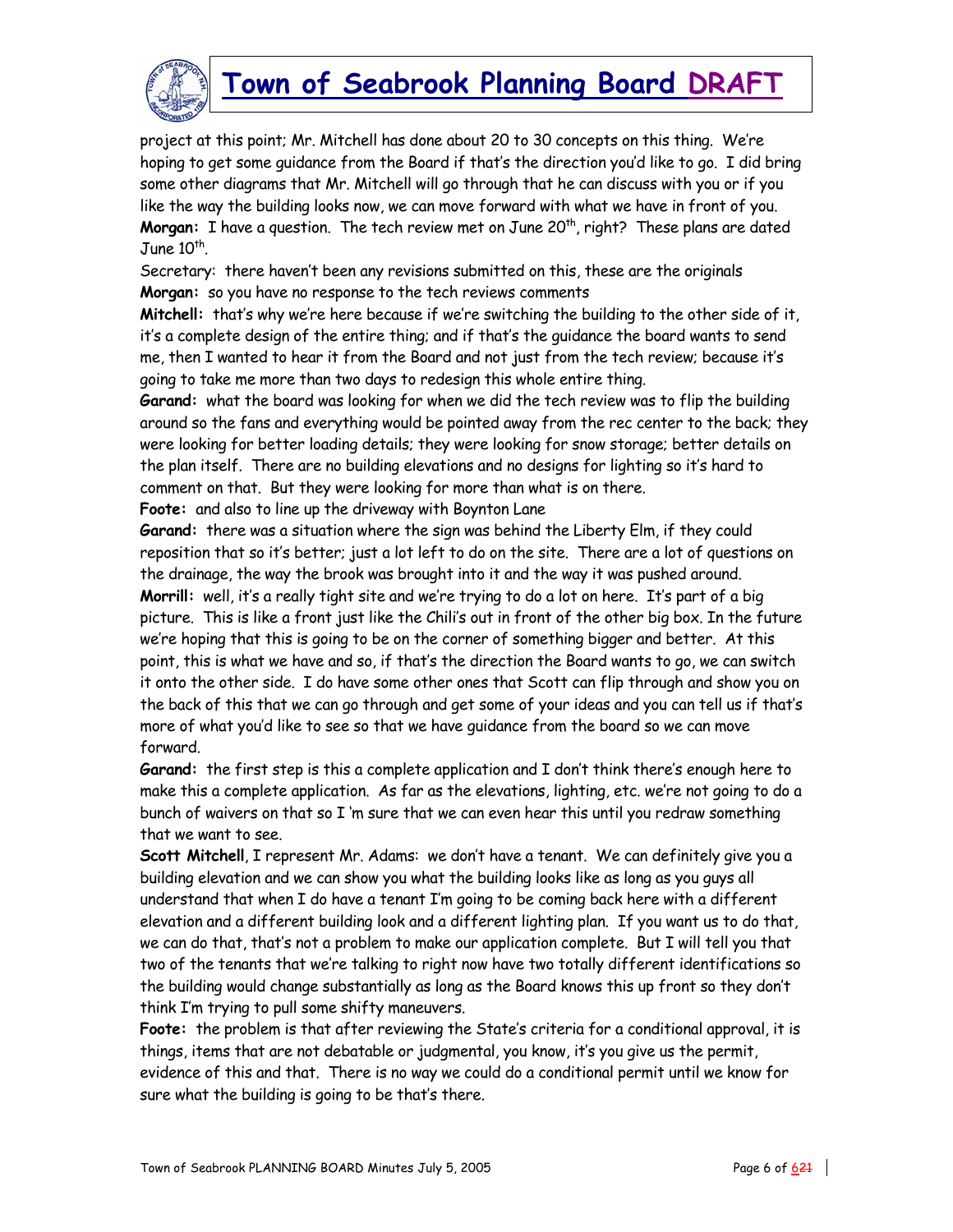

**Garand:** basically what you're saying Scott is that this is a premature application, you don't know what the site's going to be. So when you do know what the site is going to be, why don't you come back at that time?

**Mitchell:** because we know it's going to be a restaurant Paul, down the road. It's either going to be A or B and we're in preliminary discussions with two of them right now; one of the things that takes so long in this process as you guys are all well aware is the Wetlands Permit. So … **Garand:** so if you know basically that you're going to be impacting that site pretty much so, when you get those Wetlands permits it's not going to take any time to go to the board, correct?

**Mitchell:** I guess just hearing what you're saying, if you want me to come back with an elevation and we'll give you building, it's not a problem; we'll stick to one of the two that we're dealing with, but it might be the other one; just as simple as that it's not a problem. I'm not trying to be cute or coy or whatever, it's just the way. I feel very strongly that once Lowe's opens, that's going to be the icing on the cake to solidify this deal. We have had many discussions with the developer, as you know I did that project and I'm working on Phase II of that project about combining some sites.

**Foote:** is it likely that this is just going to be a paper site per se and that there is going t o be a south entrance to the Lowe's and other mystery big box at this area with lights? **Mitchell:** let me show you what I am preliminarily working on. I asked Wayne to bring it here and I really don't have permission from the developer to discuss that with you.

**Foote:** to be absolutely no-holds barred is Mr. Adams proposing this primarily so he can have an approved site plan, which makes the lot worth more money than just what sits there now? **Mitchell:** Mr. Adams is not doing that; it's me that's doing that, not Adams.

**Foote:** oh, it's you?

**Mitchell:** yes. I have several reasons to do it. One of the things we did look at just so you guys don't think we're sleeping at the switch here, we did look at lining up this Boynton Lane and putting another signal in there which was a request that this Board not everybody was here at that time but some of the members I knew weren't here, but they had discussed earlier to us in the Lowe's project, hey guys what's in the crystal ball behind you? We looked at this and as you well remember we had the cash guy going over here, and since then Robert was able to purchase the old bank and move him over there. So that took away the heat from building this and making it so we could build Chili's. We also have been talking with Irving Oil about expanding their facility and that is a possibility to put some land with them; it's something we're working on right now. The problem I have is we're working diligently on fixing the title up here; we're getting very, very close, we've been on it for almost two years now and we're extremely close right now. This would do all the things that you guys are asking about. I'm having a hard time getting Robert and Eddie to go like this (puts fingers close together). That's the problem I have. It's timing, you know what I mean? I want you to know that we've thought of this, we have a user that we know will go here (pointing to plan and lot between Irving and proposed restaurant) if we can do this. We already have that commitment. So it's in our best interest to do it as well. But I can't force Robert to work with Eddie. You see what I'm saying? That's the real problem. So we heard your concerns.

**Morrill:** this is what it would look like day one before anything happened out back **Mitchell:** and it's a two-phase thing

**Morrill:** and it would stay in the same spot and open up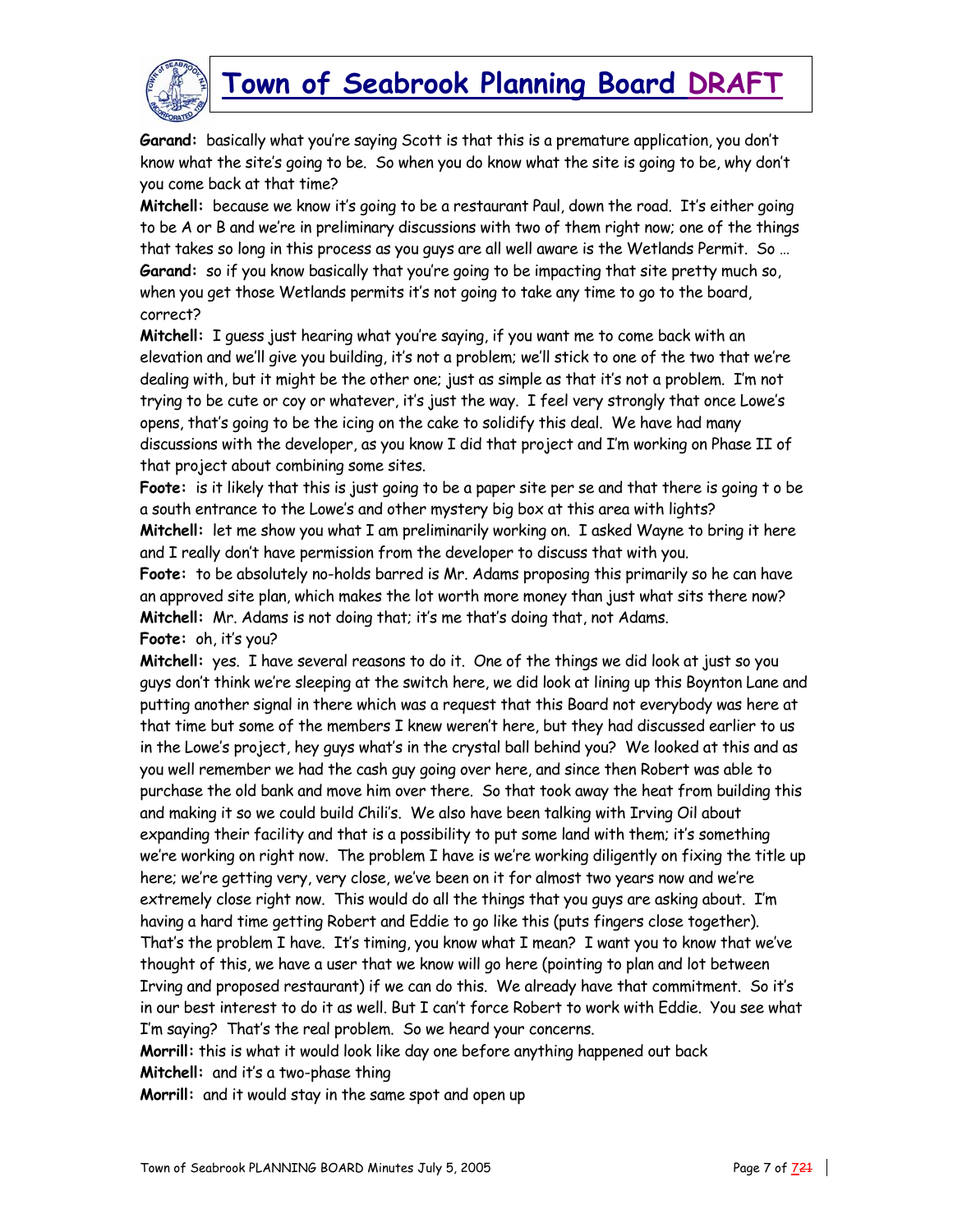

**Mitchell:** so in other words we'll be doing a lot line adjustment to make this lot larger and then when the title problem is fixed and we come back in and have all the right of way already taken here to put the Boynton Lane extension or whatever you want to call that into the development

**Foote:** I personally would feel a lot more warm and cozy considering approving that as a conditional then this, in fear that this might actually get built.

**Mitchell:** just so you know, you've got several applications coming that I'm not involved in; Town Fair Tire's coming; NTW's coming (tire warehouse), and they were all after this site, trying to get this site and we turned down to have a tire guy here. We also had a cigarette guy that wants to build a superstore there and put a big cigarette palace there and we did not opt to go with that either. We really want a restaurant. We think we have a great restaurant pad site and Bennie's listening to me on that. So that's why we didn't want to change the plans, we didn't want to get the technical review committee saying one thing and the planning board saying another thing; so I said don't change any plans let's go to these guys and show them what we're trying to do, let's see what their input is and then go back to Adams and Korff and see what we can do.

**Foote:** I personally would feel better with a restaurant positioned where it is, **Morrill:** meaning?

**Mitchell:** one back Wayne?

**Foote:** that way if Phase II never happens, at least the restaurant is in the correct position so it has the lease amount of impact on the rec center

**Mitchell:** the only problem is that it wipes out his other lot; see what it does? Just so you understand the complications I'm dealing with; here's Adams lot, right here; this is Korff's lot; see what I'm saying, I'm wiping out half his lot. That's the problem I have. **Morgan:** you're about to fix the title problems out back?

**Mitchell:** we're very confident; we're very, very close right now. It's only been two years. **Foote:** I'm not sure if you're aware that a month or so ago we added to our subdivision and site plan review regulations that a conditional is only good for 90 days and if those conditions are not met the applicant has the right to ask for one extension for an additional 60 days so that means you have a total of 150 days after we do a conditional, if all conditions are not met, that plan is revoked and goes away.

**Mitchell:** my question to you Sue would be let's just use that case scenario that's on the board right now. If we went in and showed you building elevations and do a lot line adjustment to expand the Irving, I don't understand what would be conditional in that approval?

**Foote:** your DES permits

**Mitchell:** right, that's already started. Wayne, do you have any feeling on Korff? **Morrill:** on the existing building that is like a well or something?

**Mitchell:** what's the time table up there Sue, are they backed up still really bad or are they putting permits out?

**Foote:** they are putting permits out. What Frank said is they are telling him is he had 90 days to make a decision and 120 days to get the paper work out for approval.

**Mitchell:** so the only condition would be the DOT permit; they 're backed up to but I think that's more realistic; it's wetlands that's been the problem, it's been taking so long.

**Morgan:** Scott, do I understand that tech review hasn't seen this plan?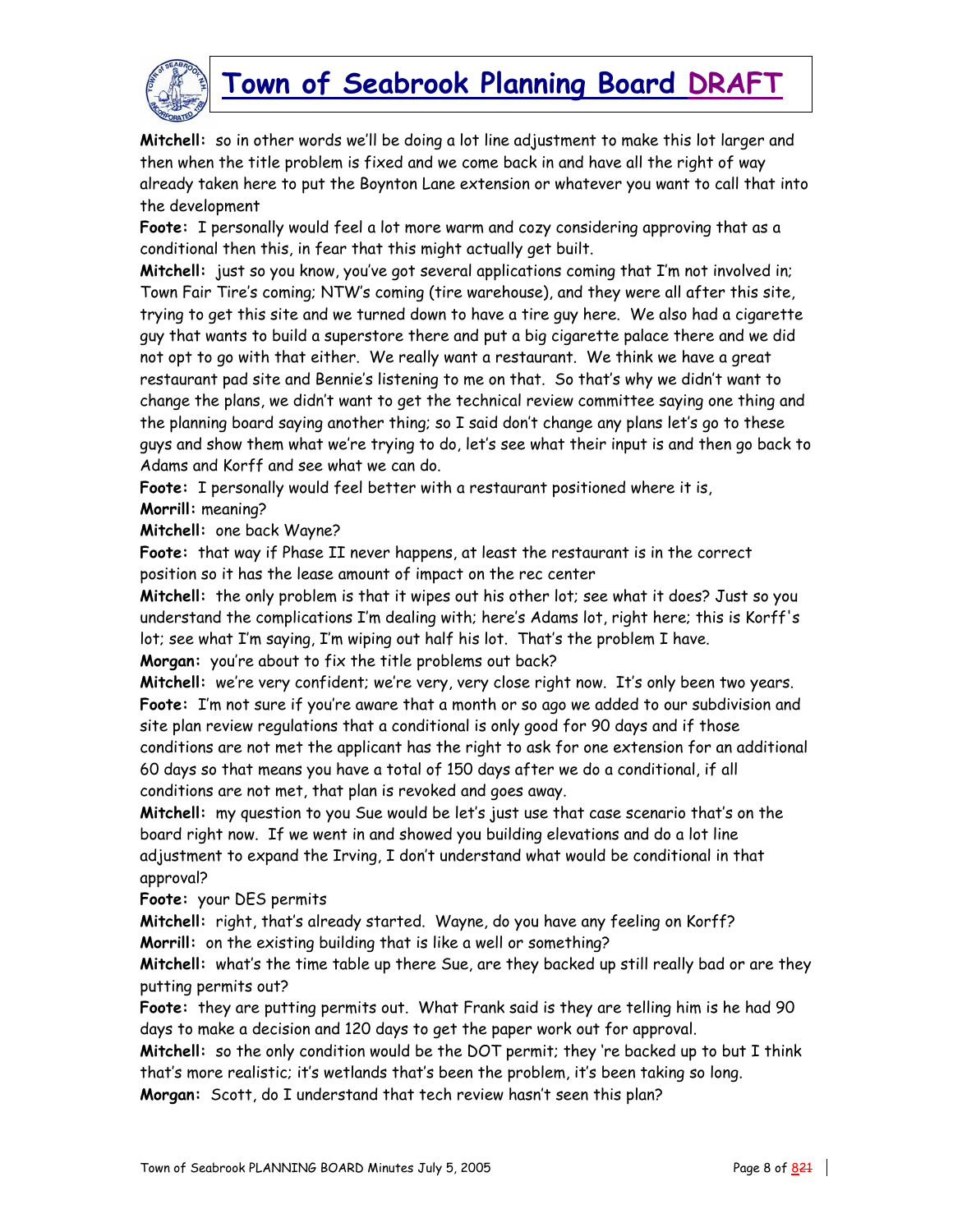

**Mitchell:** I don't want anyone to see it except this Planning Board.

**Foote:** tech review has only seen the original; but we did discuss at tech review that we wanted this—that's what the tech review wanted to see is the restaurant flipped. One other thing that was brought up at the tech review, the trees going in along the front of Lowe's, there was a proposed Elm tree here, Paul already mentioned that the elm tree was on the road side of the sign which means someone is going to chop down that tree eventually.

**Mitchell:** I got you. It should be flipped.

**Foote:** beyond that. Elm trees that are supposed to grow 100' high or so should not be planted under power lines; so any trees, we really appreciate having trees on our 20' green strip, but I think they should be trees that inherently don't grow more than 20-25',

dogwood, crab apple or whatever. We don't want the storm interference of a tree taking down lines and we don't want the electric company to crew cut all the trees.

**Mitchell:** makes sense

**Morrill:** this is the direction the board wants us to go in, right?

**Lowry:** yes, I'd like to see that

**Garand:** how much time do you need to redraw that flip?

**Mitchell:** I'd like to have a continuance, how much time can you give me?

**Morgan:** they haven't been to tech review with this proposal

**Mitchell:** no, just the current application I've got pending; as far as you're concerned this doesn't exist

**Evans:** it hasn't been accepted as complete

**Foote:** but we still have to continue it

Garand: continue to the 19<sup>th</sup> is the earliest we can do it

**Mitchell:** No, I want to do it later.

**Foote:** when do you want, September?

**Morrill:** second meeting in August

**Foote:** that sounds good

**Mitchell:** that gives me time to get my karate belt on

**Morgan:** is the tech review going to have a look at this between now and then?

**Garand:** if they get it in on the deadline

**Secretary**: normally when you send in revisions, they don't go back to the tech review, they come to the planning board with the tech review comments on the original plan and you go through the check list and you say oh yeah, these things on the original plan are now different so if you are going to change it substantially, you probably want to get it in in time to go to a tech review and kind of like we'll say it's a new plan that's come in but it's really an old application.

**Mitchell:** I'm just asking. Is it something we could do simultaneously? Knowing that we're not in other words let's say we come in the second week in August and we haven't been able to get everything together for the tech review and we come in and show you guys what we've got and then we send it out knowing that we have to get that before so we're not putting the horse before the cart

**Foote:** I don't know. How does the rest of the board feel about that?

**Sanborn:** I won't vote on it until it goes to the tech review. There are too many ifs and too many buts here.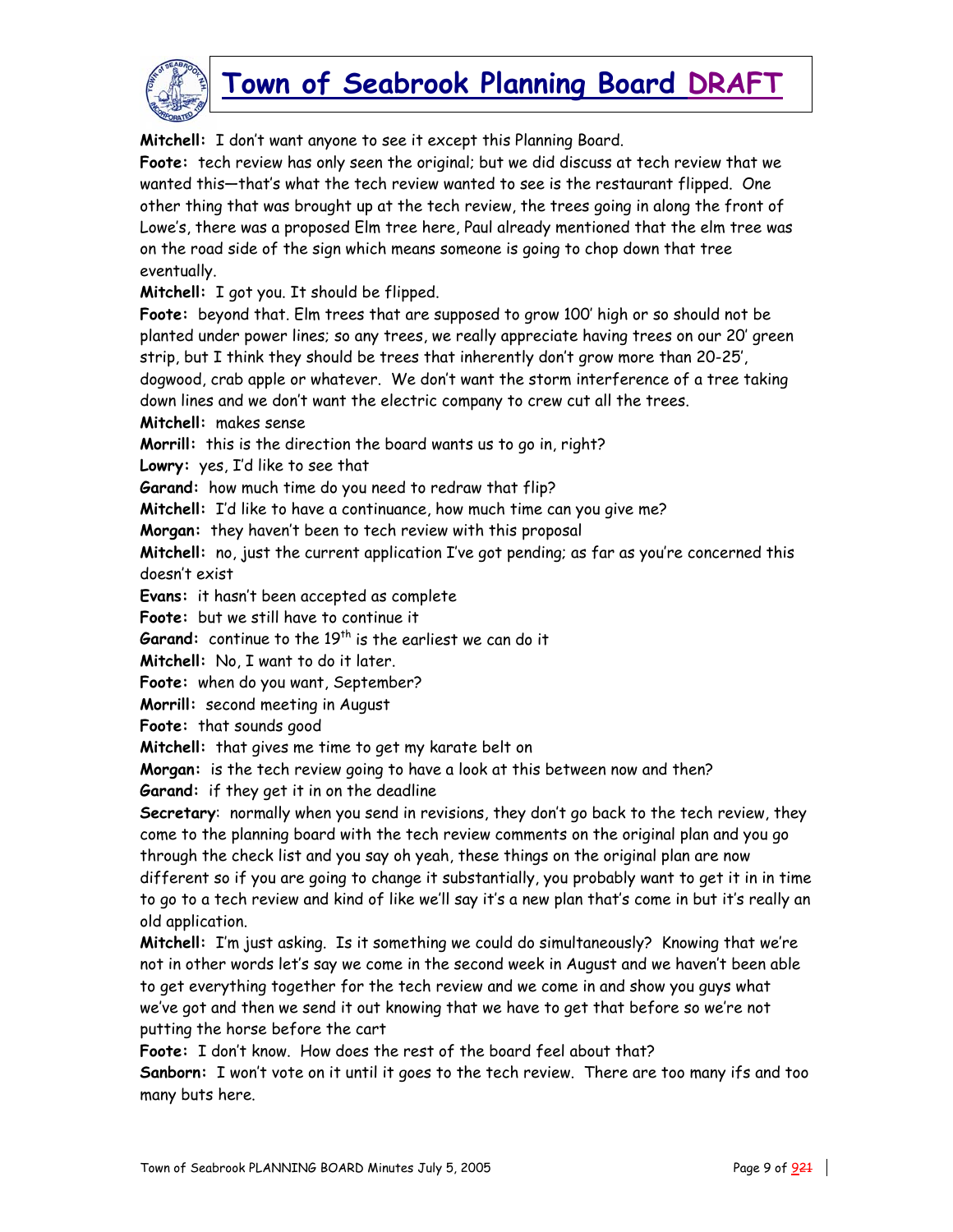

#### **Morgan:** if I were in tech review I would want

**Sanborn:** I've listened to it. You've got this one wants to get into the building and the other one wants to get into the building and it all depends on how it goes through here. It ain't going through here on my vote. Until I know who's in that building.

**Morgan:** I think the tech review folks would be a little bit irritated that they reviewed one plan and then the other plan seems to be what everybody's talking about.

**Foote:** I think logistically it really should go through tech review again before the board looks at it

**Mitchell:** okay Sue if we're not ready in the second week in August, we can ask for an extension at that meeting and then deal with tech review and then deal with coming back here

**Motion: Garand To continue case #05-29 to August 16, 2005 at 6:00 PM** 

#### **Second: Lowry Unanimous**

**Foote: case ##05-30 Proposal by EMC Realty Trust for site plan review to construct a 19,500 square foot office building at 219 New Zealand Road, Tax Map 5, Lot 6-0.** Is there anyone here to represent this case?

Audience member: I'm here to talk about it. I'm an abutter.

#### **Garand:** seeing that

**Foote:** Paul, before we just cast it aside, the last time Francis Chase came before this board, we were starting at 7PM not 6PM so I would like to say that we go on to correspondence and other business and if Francis has not shown up before we're done doing our business, I mean we've only got ten minutes. I would like to give him every possible opportunity. I believe the correspondence and other business we have to discuss will take up more than that ten minutes and if he's not here when we're done with that then he missed his chance.

**Garand:** all right. Let's move on to correspondence.

**Foote:** Paul has provided copies of the fire that blasted the St. Louis plant. If anyone has been watching the ZBA meetings lately, there's talk of potentially a very similar plant coming in to town. I've already talked with the Fire Chief and asked him to start providing us with documentation and justification as to what is a safe distance from residences. I believe he's saying 1000 feet or 1000 yards?

**Garand:** I'm not sure. I received that from the fire chief. He was also looking to see if he could procure the news footage so that we could actually see visually what was happening at that site where the fire occurred.

**Evans:** I have done some research on some of the materials to be stored there and material safety data sheets off of BOC gases and sort of authoritative sources. They state a radius of a half-mile is to be evacuated in case of a fire and I think that's probably a half decent distance from residential areas.

**Morgan:** can I ask what material they are proposing to store?

**Foote:** propane, acetylene, oxygen, bring in liquid oxygen and run it through a bubbler to turn it into oxygen gas for medical use, didn't he say a couple other gases?

**Evans:** argon and xenon

**Morgan:** this the same stuff that went up in St. Louis?

**Garand:** the same exact identical plant—same kind of procedure that they are proposing in town.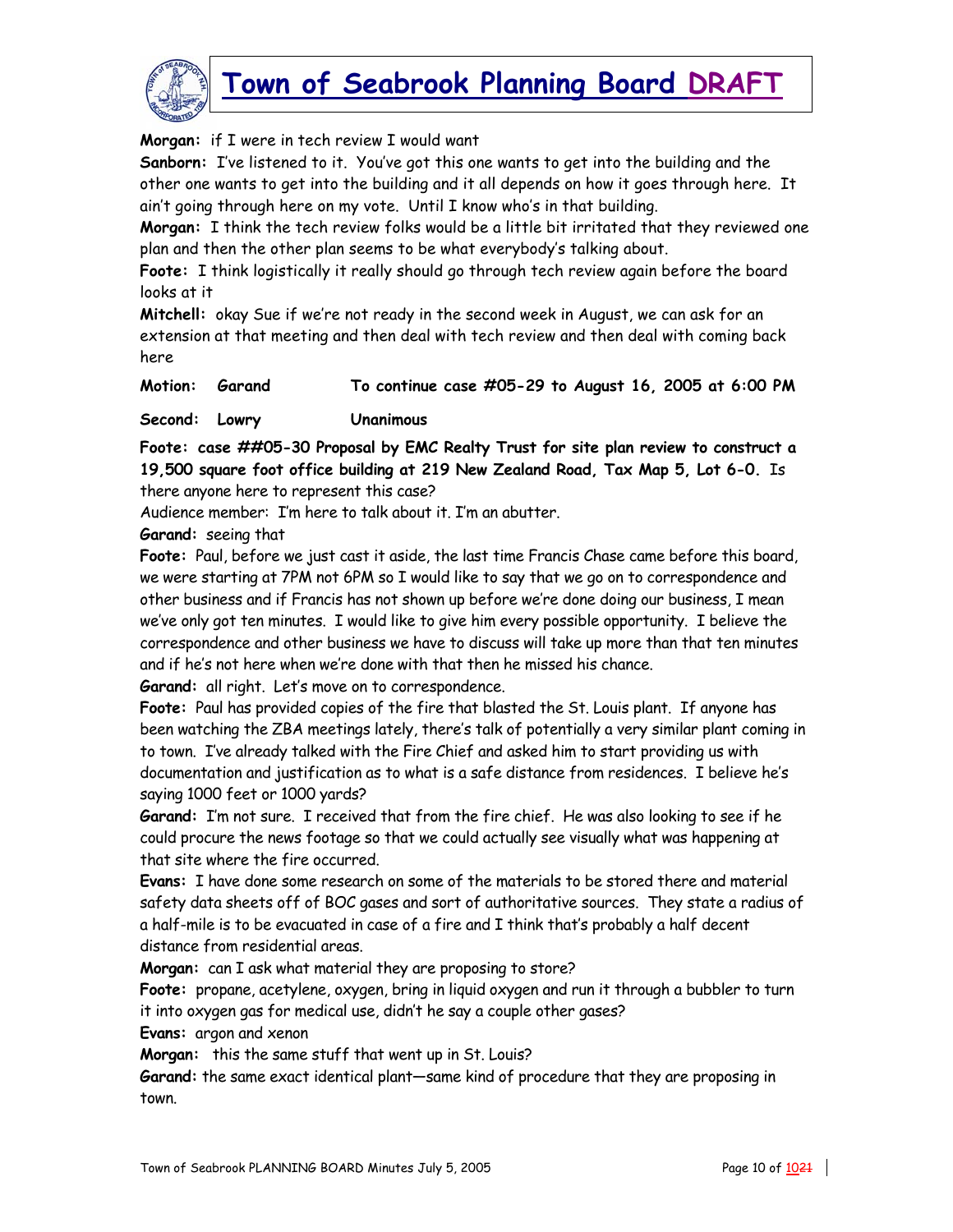

**Morgan:** the same gases?

**Foote:** the same gases plus

**Garand:** in one of the situations also I believe Jeff mentioned on that site that some of the tanks were actually underground and on this site with the water table being so high, they wouldn't be able to do that on site, they would all be above ground tanks and I think that's making it more than this. But at this point we can't prejudge an application until it comes in. **Morgan:** we should probably curtail this discussion with verbatim minutes. As your institutional memory, I would suggest somebody go back into the archives about 15 years and find out what the propane storage proposal for Lafayette Road.

**Foote:** do we know where the archives might be located?

**Garand:** do you know what year it was?

**Himmer:** 1985 or 1986; down by the tanks

**Garand:** so it was around 990 Lafayette

**Himmer:** yes

**Morgan:** at any rate the records from the court case would be well worth looking into.

**Foote:** might be able to do a search on Rockingham County Court

**Morgan:** the plaintiff was Eastern Propane

**Garand:** the property owner would have been Benoit and ?

**Morgan:** being in Zone 2 there were a lot of people living nearby and they showed up **Himmer:** it was an allowed use at the time, but it was the abutters that overturned it and there was a lawsuit saying it should have been allowed; but the court said the safety factors That it wouldn't be allowed

**Garand:** the property was Benoit and Johnson so I would search that also.

**Foote:** we have more correspondence. To just follow up on that Conservation Commission memo, the Pineo subdivision was supposed to execute a conservation easement and take photos at the site before development and set up a management of the site for the conservation easement area and record in all the deeds where it is and they have yet to do any of their mitigation conditions.

**Garand:** the developer is well aware at this time and I also told him I would not give him any more building applications or occupancy permits until it was made

**Foote:** I have discussed it with their engineering firm, Wayne Morrill and Wayne told me that he had discussed it with Mr. Green and Mr. Green's response was that he was going to hold his own conservation easement and he would make sure that nothing got damaged.

**Garand:** he's very aware of that now. Another thing I wanted to bring up while we're talking about that subdivision, Lot #5, there are 34,000 square feet in the lot and what happens, we approved the lot with 9000 square feet being located in Hampton Falls. So when they came in, I approved a building application for a duplex structure on that lot because it meets the

34,000 because the card says what the size is, but after reviewing the plans, it only has 26,000 square feet in town. So I told the applicant that he needs to bring 30000 square feet into that lot in town so that it actually meets the zoning requirements. We're probably going to see a lot line adjustment on that lot just so you know why they're coming forward. And in the future we have to make sure we look at all those features. Or at least I do.

**Foote:** actually the engineer should have calculated the property as far as square footage in the Town of Seabrook.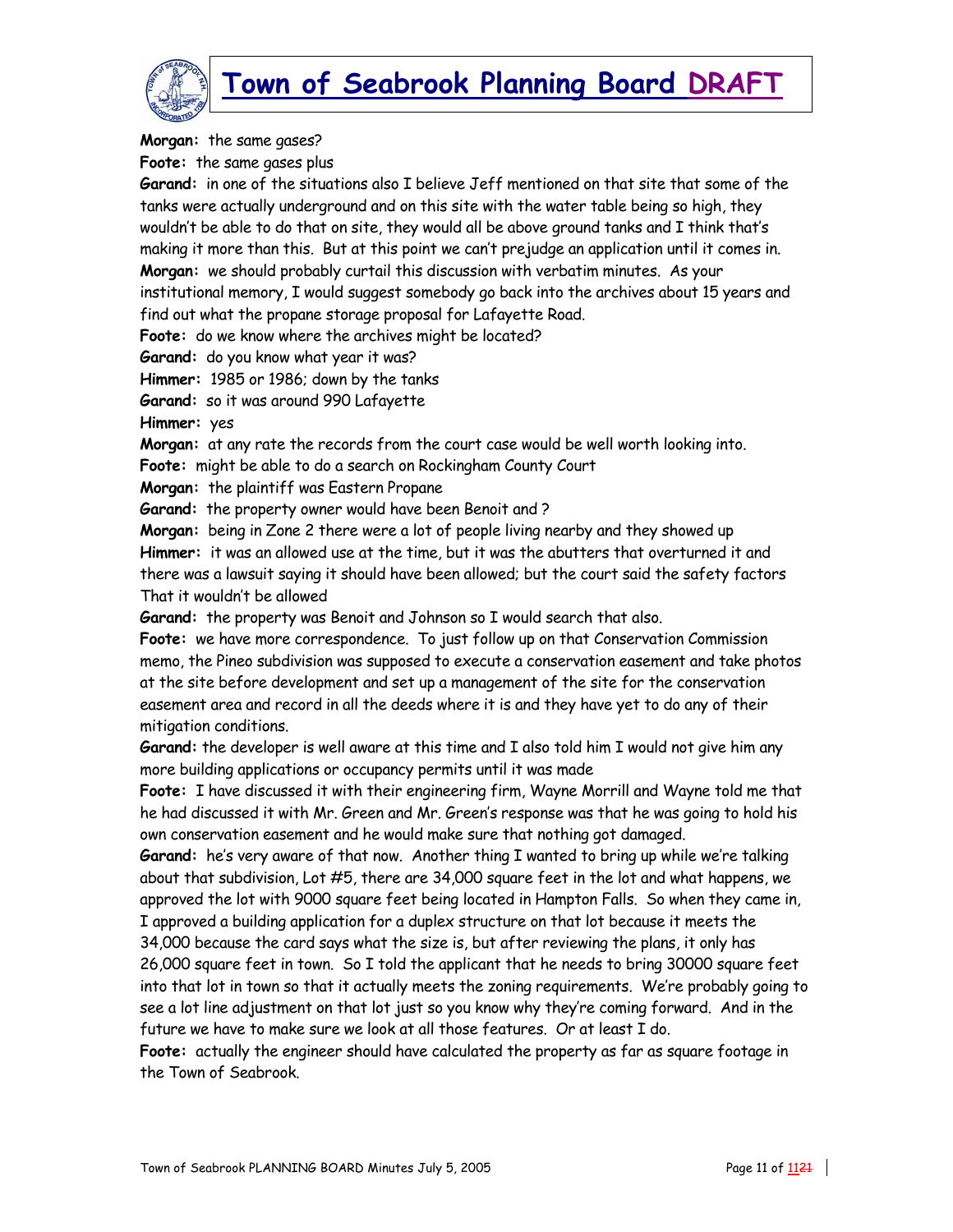

We have another correspondence to the Planning Board from Paul Garand CEO regarding 100 Lafayette Road. The owner of the above referenced property wishes to reopen a retail store on the site utilizing the existing structure. He proposes remodeling the building. What would the planning board require if this were to go forward? Where's 100 Lafayette Road? **Garand:** Chris Peter's old store. The pink building on the corner right directly down. The applicant is the owner of the property actually. He came forward and I told him there is an illegal unit that the person has added on the first floor. He stated that he would take all residential units off the property, take all out buildings off the property, remove them, remodel the existing one story commercial unit that was on the property and he would then like to open the cigarette, beer, wine sales. I wanted to know to what extent you want to see site plan review if any or do you want to just let my office go through the stages.

**Foote:** Without a site plan review you don't really have much to do with enforcing him to do the cleanup. If he draws it on paper and says this what my plans are.

**Garand:** in order to change it, because it's a non-conforming use, he still needs to go the ZBA, which I told. If he wants to rebuild the building and actually change it at all, he needs to get their permission. Right now the ZBA I would say to make a condition that the residential units have to be removed, the site has to be cleaned up and he would have to protect the water way somehow by directing the water towards Route 1 and the drainage system there, or do something. Basically the building is…

**Foote:** I'd like to see a stockade fence along that banking so that he doesn't infringe down into the brook.

**Garand:** that's something to look into but at the same time to what extent do you want to direct him?

**Evans:** I think the traffic needs a good look.

**Lowry:** right, parking

**Garand:** traffic and so forth I'm not sure, the business has been closed for a little over two years, but it's an allowed use in the zone and historically the building has been in place since 1911, I believe. The ZBA did grant the caretaker's apartment above the unit. As long as he gets rid of that it will clean up a lot of eyesore. Get rid of all the junk vehicles that would be one of the benefits. I also told him he would have to paint the building other than pink. **Morgan:** what would your recommendation to the Planning Board be?

**Garand:** I'm not going to recommend, I want to know what you want done

**Evans:** my opinion is that I would like to see a site plan review

Foote: is it going to be the same type of store that it was before? General retail? **Garand:** beer, wine cigarettes

**Lowry:** I'd like to see him come in too.

**Foote:** I think we really need to have plans just to make sure that it's going give you documentation that he's got to stay to the plans; I know we shouldn't predetermine and prejudge, but this site has a history and I'd hate to see us get promised "I'm going to do this and that" but if he doesn't put it in writing and draw it on a plan, we've got no way of going back and saying.

**Garand:** to what extent? The site is completely paved, the building is over 100% of the site, they are within the setback for the 50' for the stream; they are within the setback for the road because the road has been expanded past the original property line; the rear setback I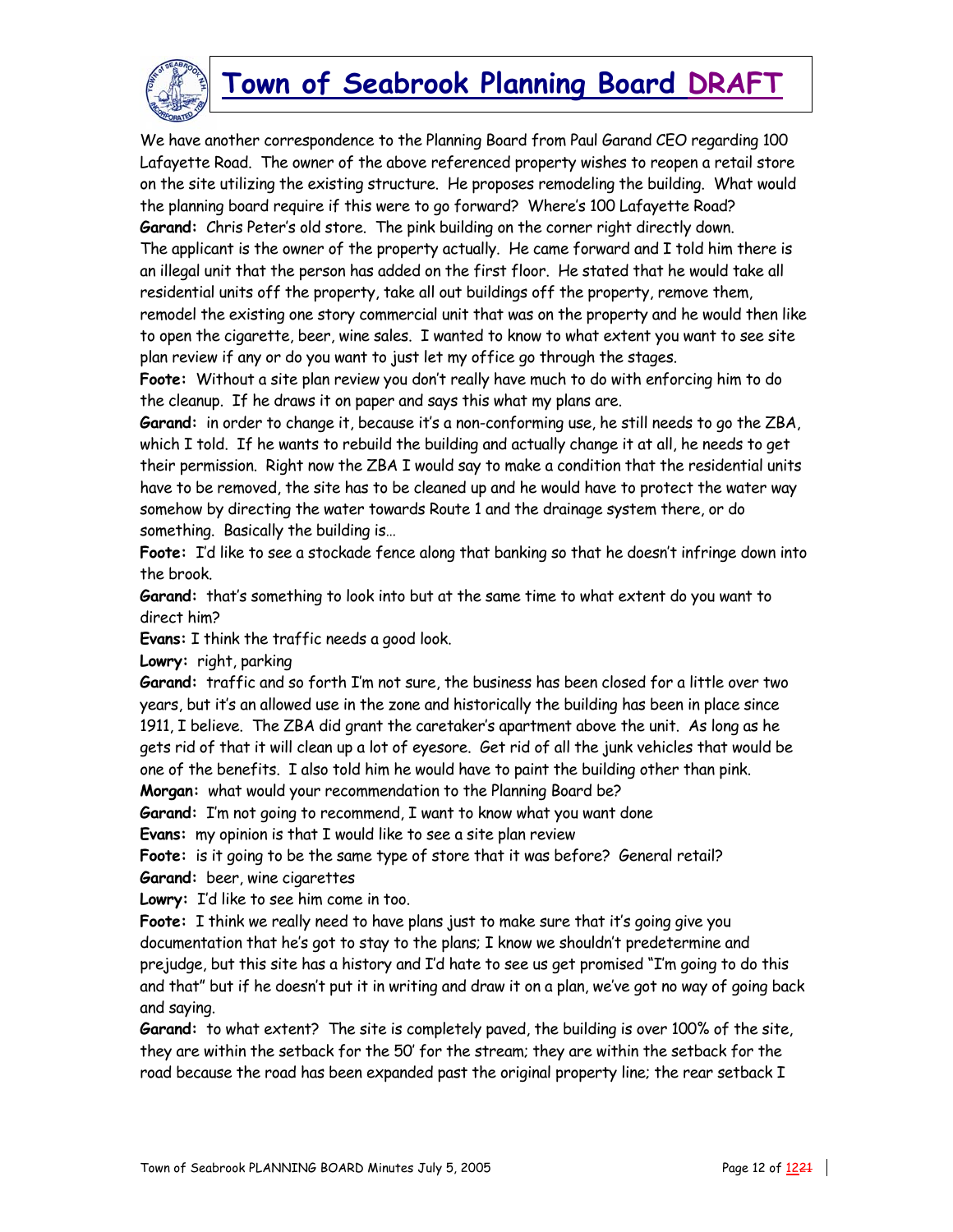

believe is four foot off the boundaries because it was built prior to zoning; so in essence, 100% of the site has been built.

**Foote:** I think he's got to show architecturals, lighting, parking

**Garand:** when I direct him would you like me to say, show as builts, what you're removing and a concept drawing and then let the Planning Board direct him from there? As builts? Drainage? Right now if he doesn't change the site by anything major…

**Foote:** if he doesn't change the topography of the site, I don't think drainage would be an issue because most of it appears to flow back out on Route 1

**Garand:** which it does, down around the corner and into the catch basin

**Evans:** the signage certainly will be changing

**Garand:** signage has to comply with today's ordinance; if he rebuilds or remodels he takes all the signs down and he would have to come into conformance.

**Evans:** we have to make sure the lighting is proper as well

**Garand:** the fixture type; right now if we don't make him come in and he just wants to open as is, he could paint the building, screw in light bulbs in all those little lights that hang out over there and basically he could open up tomorrow.

**Foote:** I think then he has to come in with a site plan. We have a corrected parking easement from Susan & Nelson Murray; remember the restaurant we approved down by McDonalds and Pizza Hut and that area? They did comply with our request on item #6. It now just says, "any change or alteration to the easement term requires Seabrook Planning Board approval." So we can approve this and have them sign it and they have met the conditions. Now they still have to provide us with architecturals.

**Garand:** architecturals and at the same time there was the issue of the off site signage too which still has to be taken care of.

**Foote:** That's it for correspondence. We'll now step back for EMC Realty Trust. And before we're done there is other business we still have to get through. So you can't all bug out when we are done with this. Otherwise, I'll make them sit through the other business and we'll do that now. **Case #05-30 Proposal by EMC Realty Trust for site plan review to construct a 19,500 square foot office building at 219 New Zealand Road, Tax Map 5, Lot 6-0.** Gerritt Crabbendam, Land Surveyor and Francis Chase, owner.

**Crabbendam:** we ran out of time on the two-year approval and we had to resubmit. So nothing has changed except that Sue mentioned that we didn't conform to the new DES regulations so we're trying to get your help here today.

**Foote:** Phase II Stormwater

**Crabbendam:** right. I'm not that familiar with it but I've done a lot of reading up on it. From what  $I$  can see it's a very small site and it's under the one acre minimum that they have so  $I$ don't know if comes under the national jurisdiction anyway.

**Foote:** problem is that this exits out to drainage that either the State or Town will have to deal with. What the EPA has told the Town is that if they take a sample from that catch basin, the Town will be paying the violation and the fine. So the Town is putting the onus on the developer to insure that all reasonable measures have been taken to insure there are no pollutants that get into the storm water catch basin that the Town is responsible for. **Crabbendam:** there are other drains going into that basin too

**Foote:** that's why I think if you notice one of the things is there is supposed to be a sample, grab manhole.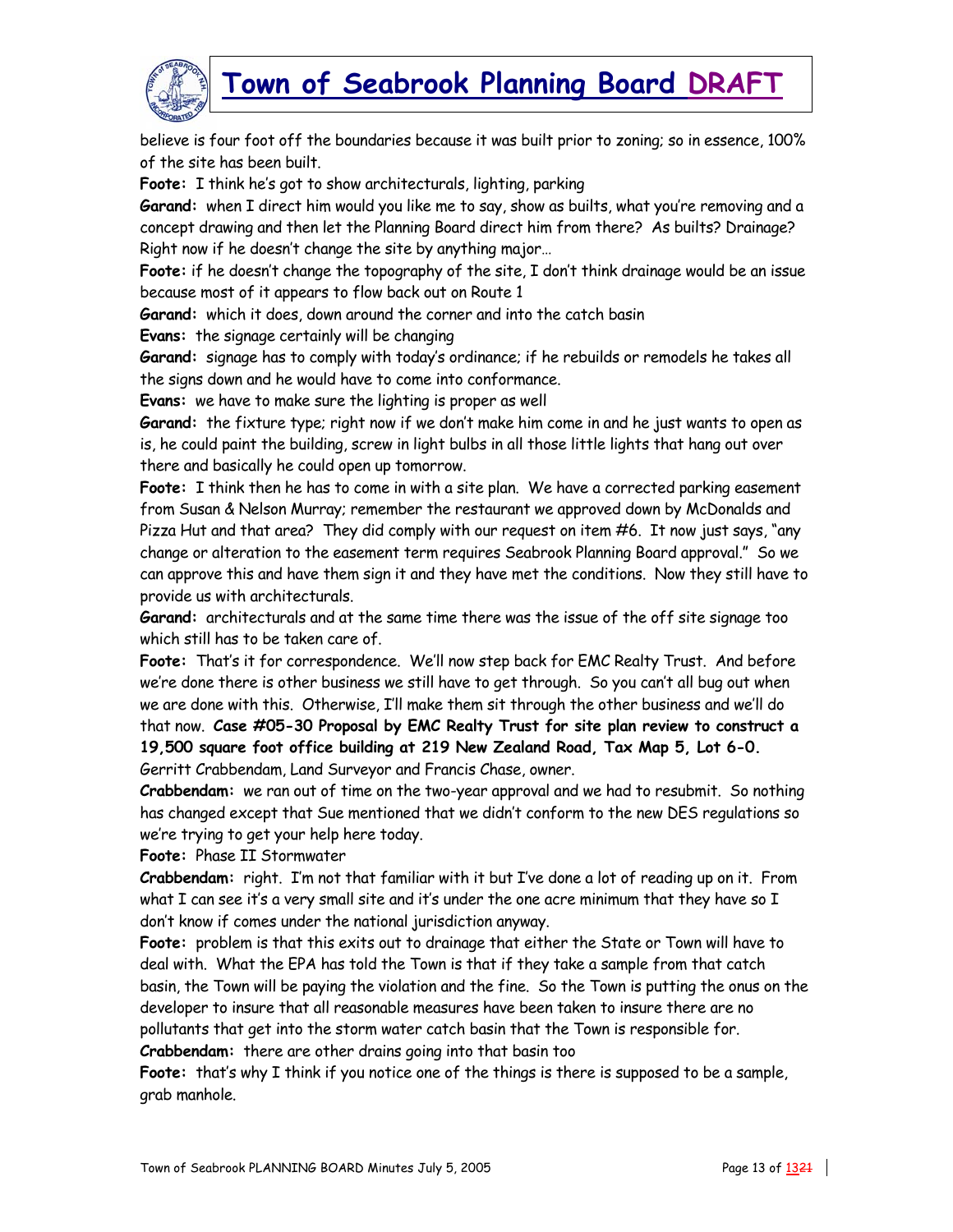

**Crabbendam:** yes, we put that on the plan. We did add some notes on details and things, but Do you have any questions on it now that you've had a chance to look at it? **Morgan:** some of the things that the tech review came up with have been addressed, many of

them have not.

**Crabbendam:** should be go through the checklist? Most of the check list is lighting and **Chase:** the last time we were here and got our approval, we asked for a waiver of the lighting requirements because I've given you a plan of the lighting and all we have is down lights. I'll ask for a waiver. On the last page, shows P87 's and I'm not sure who the gentleman was I spoke to when I addressed the issue about the P87's he didn't have a problem with the lights and nothing has changed since the last time we were here as far as the lighting goes. And we've been through the check list and I thought the lighting was the biggest issue as far as the number of items to be checked off and I guess I am asking for a waiver of all that design work because all we have is these P87's in the soffit of the exterior lighting.

**Morgan:** off street loading was another issue

**Crabbendam:** Whom did we speak to on that one?

**Chase:** off street loading, I'm not sure what the criteria is for off street loading, I've spoken to the Fire Department and he doesn't have a problem driving around the building and he doesn't have a problem with the stone dust in the rear.

**Morgan:** the issue was we couldn't find any off street loading area anywhere on the plan. How would a truck unload and where would they go?

**Chase:** well, I'm not sure what we're talking about by unloading. This is an office complex and I'm not sure what we're going to have for deliveries.

**Foote:** do you know who your tenants are going to be?

**Chase:** the biggest part of that building is myself, Lighthouse Real Estate and CHD the two companies I own and we're going to be occupying the biggest part of that building and my wife hasn't decided how much of it she's going to take. I would say we're going to take two-thirds and one third will be left over. And in that case we hope to rent to a professional person or a doctor or something along those lines. I'm designing it to be a very attractive building you can see from the outside and I can talk a little about the signs right now. The signage is another issue. My intention if my money holds out, that I will construct a nice field stone wall across the front and there will be Chase Center in the process of that. But I will go through Paul as making sure we meet all the requirements as far as signage goes. But that's my intention but again it has to do with money. And if it doesn't then it's going to be whatever the Town requirements are as far as signage goes and there will be a Chase Center sign, because that's the name of the building. And that's the same thing we had before.

**Garand:** I'm looking at the lighting here and you are looking at eight tenants, or eight units? You are showing eight entryways into the building.

**Chase:** front and rear. We originally designed it for four units and again my wife is more than likely going to take two-thirds of it. There's a front door and a rear door. That's the way we originally designed it. But basically the help is going to park out back and the patrons will enter through the front.

**Crabbendam:** the other one was no details on the planting area. I think they are concerned about the back. We did add a fence something around the dumpster that would give you that comment on the list. The planting area is mostly grass in the back isn't it? And that's where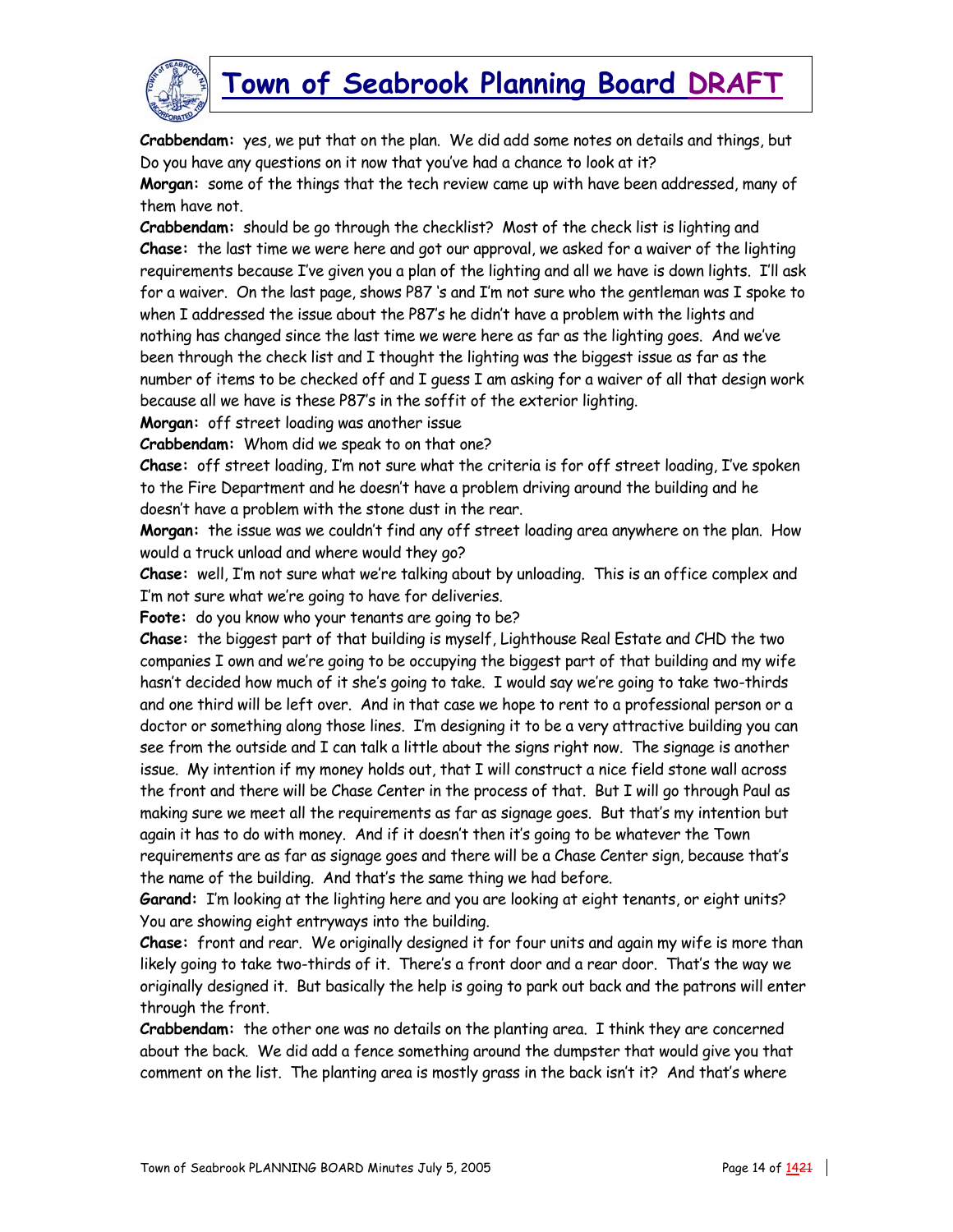

our little…this whole site drained off towards the rear and the people, the neighbors to the south are happy about us containing that really.

**Foote:** one of the questions that was brought up at the tech review is that you're indicating that the back of the building is going to be gravel stone dust surface and yet you have a couple of catch basins sitting there. What's to prevent that gravel stone dust from going down inside the catch basin and fouling the ability for the catch basin to do what it is supposed to be doing, especially with the type of leaching system design you have to be placed underneath all the catch basins. As soon as that fills in with gravel and stone dust, it's not going to be functioning the way it's supposed to function.

**Crabbendam:** there's going to have to be periodic clean outs too. I don't know if everybody understands what the whole system was based on was containing all the drainage on our site and having an overflow say on a fifty-year storm that would overflow on a six-inch pipe going out towards the highway. So that very seldom will happen. The idea is to infiltrate it back into the soil for a fifty-year storm.

**Foote:** I discussed with Francis last week was this is infiltrating it directly back into the groundwater. There is no pre-treatment to remove any petro-chemicals, contaminants, anything like that. And there are people that we are aware of that have private wells in the trailer park that abuts this and that's one of the major things that was discussed about the Stormwater is that there is no pre-treatment, you're just directly injecting it into the ground with all its contaminants.

**Crabbendam:** I don't know about contaminants, there's not much contaminant here, but I take your point, I think that's what we need to talk about is to put a grease trap or some sort if you accept that we could do that in the rear if you're worried about that put a grease trap on both those catch basins in the back.

**Foote:** well, these catch basins up here are built exactly like that, what's the difference whether the contaminant goes in the soil here or it goes down into this pipe and goes over into the area across the street.

**Crabbendam:** so what you're saying is that we make sure all that is treated before it goes in the soil. Now would a siltation grease trap type of thing be acceptable?

**Foote:** I believe it would, what do you feel Paul?

**Garand:** it would have to be engineered. At that time once it's engineered and proven, I don't have any objection to it. Oil-water separators.

**Foote:** this is also in part of our aquifer protection zone.

**Crabbendam:** yes, that was pointed out to me.

**Foote:** and while Fran said he and his wife are going to be the primary occupants

**Crabbendam:** you wouldn't know in the future

**Foote:** we don't know five, ten, fifteen years from now you might decide to move to Arizona and this turns into who knows what

**Chase:** I'm not disagreeing over that comment.

**Crabbendam:** that's a good point

**Evans:** what's the width of the travel lane, Paul?

**Garand:** twenty-four feet

**Evans:** we're a little tight on the sides here as well.

**Foote:** twenty-five on one side and fifteen on the other

**Evans:** there's less than that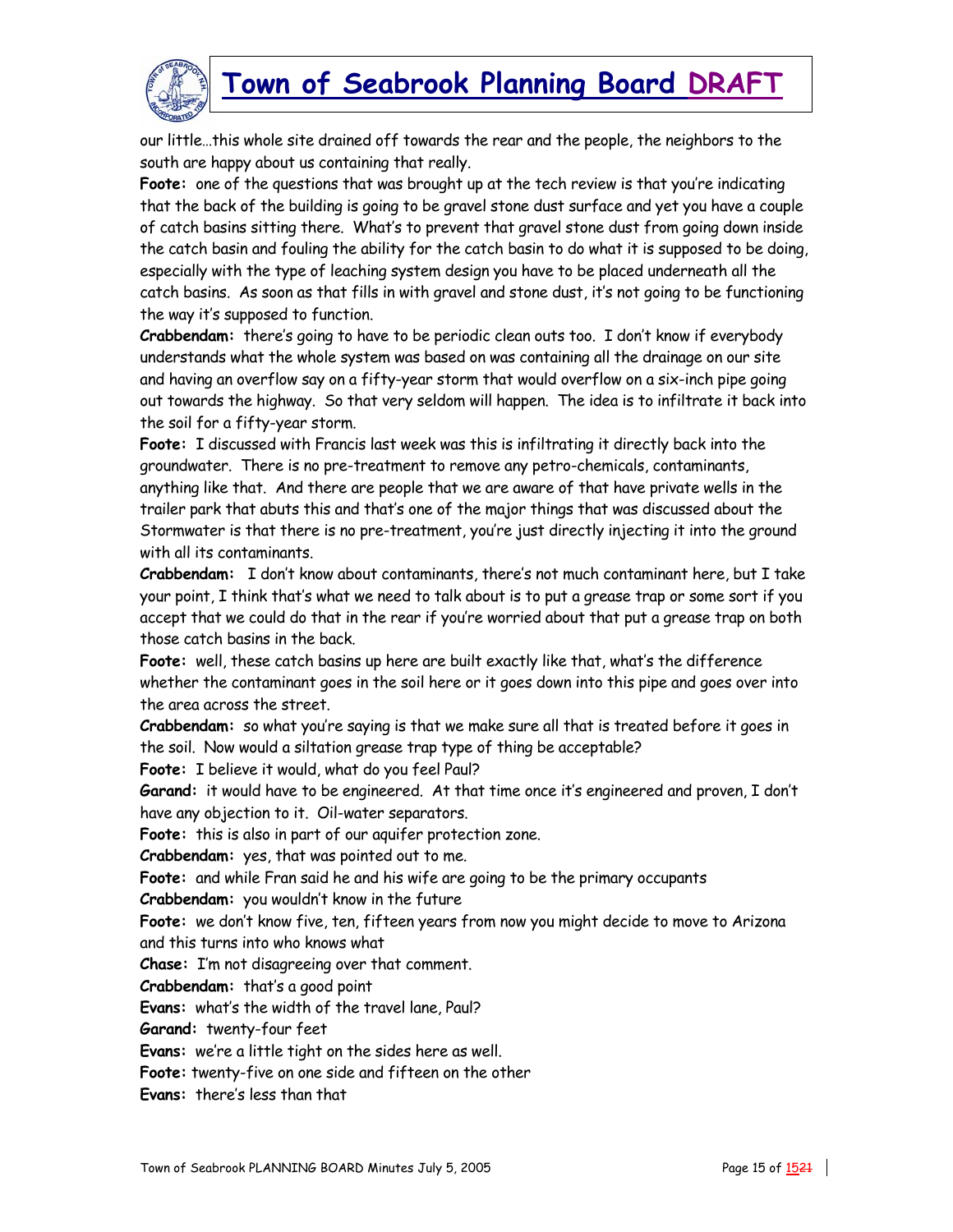

**Crabbendam:** there's a little bit less than that from the property line. I think we have twelve or fourteen feet. It's a tight site, a small area.

**Lowry:** any problem with it to the Fire Department?

**Crabbendam:** there wasn't any with them

**Chase:** I spoke to the Chief and he has no problems at all with taking his truck around the building. I personally spoke to him and he said he was going to call Paul.

**Garand:** I haven't received any calls.

**Chase:** that's what he told me. I personally went in to his office and spoke to him.

**Crabbendam:** Sue, part of the drainage solution was to keep that rear side permeable but I didn't know what you expected on that but we can do that with some oil trap or grease trap filtration.

**Garand:** put a couple grease hoods in there

**Crabbendam:** we have filter cloth around this now but that's going to help that much. It's a standard thing you put around the leaching basins that does help some but

**Evans:** isn't the travel lane a zoning requirement? Or can we waive that?

**Garand:** it's a zoning requirement

**Morgan:** the intent of the travel lane was the area between parking spaces so it would be a matter of how you want to interpret it on this lot here

**Crabbendam:** it is a one way around; we'll put arrows or signage or something

**Chase:** I'll go back to the same comment that parking in the rear is for employees and the front is for patrons

**Crabbendam:** what was the comment "Roof drains connected to septic tanks for leaching system; outfall higher than catch basins; non-compliant"?

**Foote:** as part of the detailed drawing here, you notice where it drains into the catch basins, the overflow actually

**Crabbendam:** the roof drain should be able to come down the building under the pavement and go into drain there, the catch basin; the roof is higher

**Foote:** before it would overflow here, it would actually back up through one of the lowest catch basin rim elevation

**Crabbendam:** oh, I see what you're saying. I'll have to check on that.

**Foote:** if it reached the point of filling the overflow

**Evans:** it comes out the top

**Crabbendam:** it comes out the top on the rear corner before it goes out here, that is 55"9 and our rim here is 57'9 it is higher

**Morgan:** who is the engineer?

**Crabbendam:** it's Keith Coleman. He worked with John and I on a lot of projects **Morgan:** is he going to stamp it for us?

**Crabbendam:** the first time around we didn't have it stamped because he had a drainage report that was stamped so I think he just overlooked it and I'll have to get him to do that **Foote:** I think the tech reviews primary comments as far as the storm

water drainage goes is that

**Crabbendam:** is treatment

**Foote:** there's got to be some sort of pre-treatment before it goes into the leaching system to infiltrate it back down into the ground water table. Signage you said you'd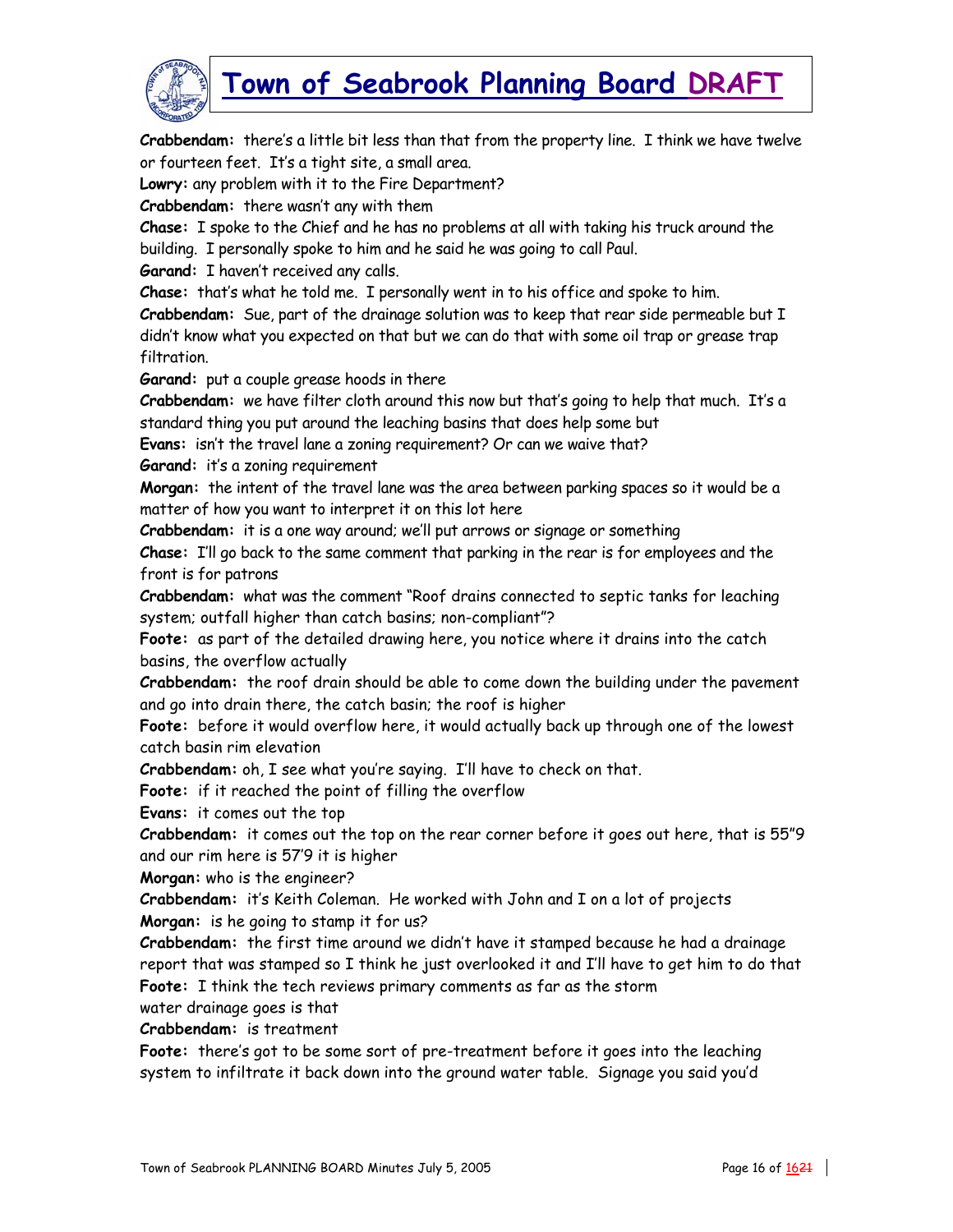

already covered; advertising devices, details about your lighting you have; specifications of lamps and reflectors; some of these items the Board could consider

(conversation between Garand and Crabbendam regarding the roof drains – unable to hear) **Garand:** there's a detail drawing in the back that shows the roofing basins with the roof leader pipes coming into it in the top right hand corner. And if you figure out the elevation differences it comes out about two feet below the rim and if you calculate the rim for the discharge, it's below actual discharge and that's what he's talking about

**Crabbendam:** I'll square that away.

**Chase:** would it be your request that we do away with the drains? Just let it dump on the ground?

**Foote:** what we have accepted in the past is if you don't want to do gutters at the base of the building, say you've got a six inch overhang of roof, build a two to three foot wide by 18" deep pea stone trench just to collect all the water as it comes down. So it would be that much less Stormwater precipitation that would have to fit into your calculations for treatment. While we might have acid rain and that type of stuff, that's not the kind of spillage they're concerned about. They worry about cars driving on the parking lot, dripping and then the rain washes it away. You might have some bird doo-doo on the roof but you're not going to have heavy metals and petrochemicals.

**Evans:** I don't think the Chairman's trying to engineer your plan for you; I think that she's trying to point out the fact that some engineering needs to be looked at as different options. This particular one you've shown us here isn't acceptable at this point.

**Garand:** do we have a waiver for the lights in writing?

**Foote:** we don't have any written waiver requests. Anything that you want a waiver for we need it in writing and short couple sentences as to why you feel we should waive it. **Garand:** how much time do you think you're going to need to redraw this?

**Chase:** as soon as possible. I didn't realize this was a problem, so I'm behind the ball already so I'll be putting the pressure heavy on these guys to get this done.

**Garand:** Gerritt, what time frame are you looking at?

**Crabbendam:** next meeting, what's the next?

Foote: the 19<sup>th</sup>. Discussion of meeting's agenda and number of cases to be heard **Evans:** my question would be since this is going to be substantially revised and specific items that were addressed by the tech review is there some way we can get the revised plans reviewed by the tech review people? I think that it's not unreasonable if a plan comes before us and we say it isn't complete for whatever reason, or it stands to be substantially revised in some aspect, that it should be submitted to our tech review.

**Garand:** would you be willing to got o the first meeting in August?

**Chase:** I have to do whatever I have to do

**Garand:** August 2nd

**Foote:** we can't put him off because we're full. We don't have time for tech review if we do it on the  $19<sup>th</sup>$ . We won't have one between now and then.

#### **Motion: Garand To continue case #05-30 to August 2, 2005 at 6:00 PM**

#### **Second: Evans Unanimous**

**Tom Banks**, abutter: that property is definitely all clay. I have a lot of water run off from that property now and the area in the park itself is low and the water table is really high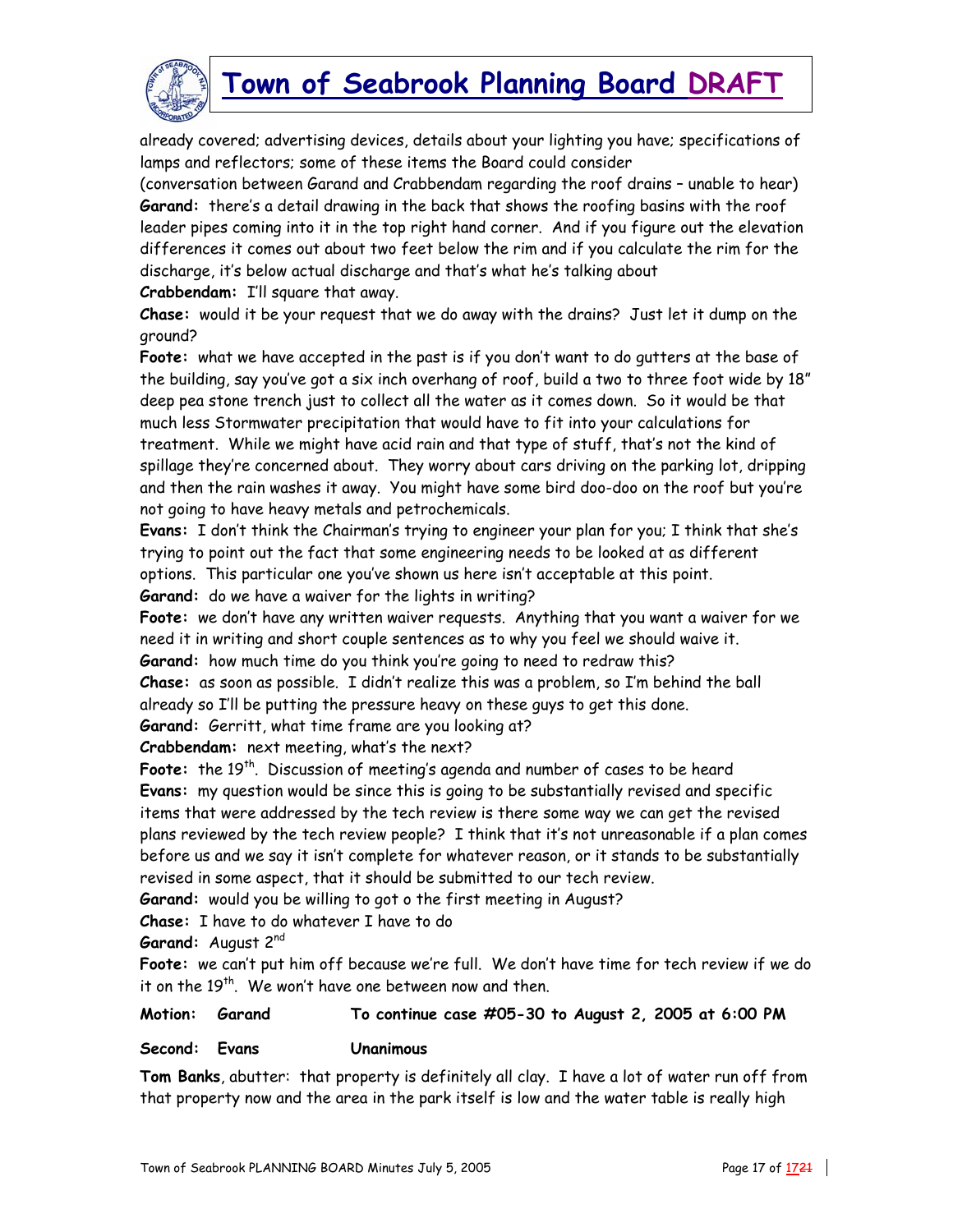

there. I was just curious are you still going to be putting up the fence that was there before? Nothing's really changed. I was really curious is it a 19,500 square feet building or is that the lot size?

**Crabbendam:** I believe that's the lot size.

**Banks:** when I say that, I thought you maybe were going to go higher

**Foote:** that was a typo; but it doesn't state what the square footage is on the plans;

**Banks:** so if there is any water that's actually going to collect there and if it doesn't go down the drain, it's coming right at my place; it does right now

**Chase:** granite curb all the way around that protects you

**Crabbendam:** even the engineer mentioned that we're taking quite a load off

**Banks:** it all comes down to that one spot; I used to ice skate in my yard.

**Foote:** do you have any other questions?

**Banks:** I wanted to make sure the fence was still there and it has been three years and that was all pine trees and the noise from 107 is unbelievable.

**Foote:** I can imagine. I live about the same distance from 286 as you do from 107.

**Garand:** so at that time Francis you'll have a written waiver request in also so we'll know what you are asking for on the lighting.

**Chase:** these items on the checklist aren't numbered so I just list them all? They don't have a number beside them that I can refer to so I just list them all out?

**Garand:** go right down the review sheet and list them out.

**Chase:** just to summarize, if we correct the oil separation what else?

**Garand:** the oil separation, the roof leaders, the elevations—prove that out, the lighting waivers, the required pavement out back if that was part of the drainage calculation, if you take the roof leaders out of that and put up a leaching system for the roof right into stone, I think that will increase your open area on that lot.

**Crabbendam:** it might match the roof

**Garand:** look into the open area and see if you can actually save more and get better product

**Foote:** we were just discussing logistics of tech review. Our next tech review is on the 18th. We like to have the department heads have the plan at least three or four days prior to the tech review. Can you get them to us by this Friday, the  $8^{th}$ , or the  $11^{th}$  at the latest? If we don't have them by the  $11^{th}$ , it's not going to make it back to the next tech review. Today's the  $5^{th}$ .

**Crabbendam:** by the 11<sup>th</sup>?

Foote: by noontime on Monday July 11<sup>th</sup>, next Monday, have the plan in. Deadlines, don't you love them?

**Crabbendam:** thanks for not throwing us right out though. Are you going to keep all the plans?

**Secretary:** we're going to keep one and you can have all the rest.

**Garand:** so what's the other business you have for us before we get up and leave on you? **Foote:** other business as you know there is a public hearing scheduled for the 19th for changing the definition of subdivisions, I believe you've all received it. While going through that and checking everywhere that minor subdivision was written through our subdivision regulations, I noted that there are quite a few areas that we've made changes but it never reflected through the whole regulation so over the weekend I reviewed all the subdivision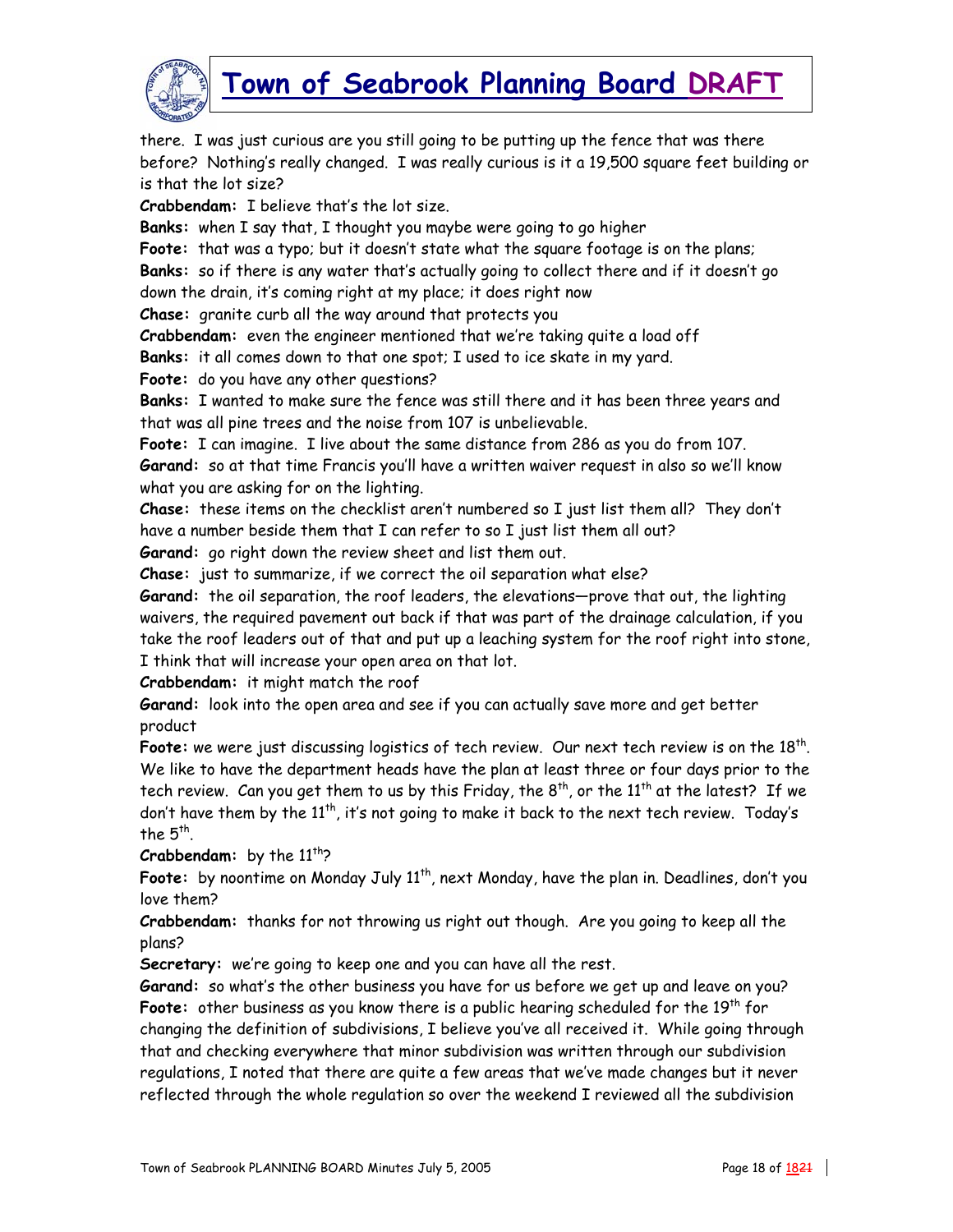

regs and have highlighted, edited and made suggestions. Everyone here gets email and can open an MSWord document. Rather than ask Patricia to print them out, because color is key. I have highlighted in different colors and highlights.

I am going to attach them to emails to you. Keith, you don't have email? I'll see to it that Patricia prints one copy in color for you because the color is key. I would greatly appreciate everyone reading them before our next meeting, because the public notice will be going out on those edits and changes to happen sometime early in August. If you have any other suggestions, thoughts, additions, now is the time to get it incorporated into our subdivision and site plan regulations because we are very quickly coming in to the time window of where we have to start thinking about whether we are going to alter or change any zoning items. **Garand:** also isn't there supposed to be a special town meeting at this time?

**Foote:** I don't know. I've asked Fred several times and he can't give me a specific date. A special town meeting would be a perfect time to do zoning changes so we don't have to wait until next year.

**Garand:** I'd like to change the building permit schedule fee and also the time frame on the building permits, when they actually expire.

**Foote:** I have done subdivision and site plan. I haven't even looked at the zoning. But I think if you sit and read them you will notice inconsistencies throughout them. That's what's coming back to bite us all the time. I'd appreciate it if at anytime you have insomnia and want to read the regulations, and notice something that is inconsistent, please flag it and bring it to everyone's attention so we can correct it. That's all I have for other business. Does anyone else have anything?

**Morgan:** On minor subdivisions I know we had exchanged emails and now I see the wisdom of your point about keeping the existing regs. I've rethought my position and I'll send you an email.

**Foote:** is it contrary to this public notice that we're going to have to public notice it again? **Morgan:** well, you can decide for yourself whether it's worthy, but I think you were on the right track initially. I said put it to the back of the book. I'm now having second thoughts about that. It's more important than I thought initially.

Foote: is that something that we're going to have to public notice or is it a minor change? **Morgan:** I think it's minor. It's just a matter of where in the book you put it. **Foote:** okay.

**Evans:** I have three quick items I would like to bring up. I think it should be our policy that if we find a plan is incomplete or we refuse to accept a plan because it's incomplete that it gets sent back through tech review cycle.

**Garand:** that may be a good thing because basically when there's a vast amount of changes that are required or seem to need review, I think a bunch of eyes with a bunch of time would be better than trying to review it hurriedly here.

**Secretary:** I think you need to think about the tech review where we have so many people involved, we need to be very specific about what it is that didn't get done, why we want it to be re-tech reviewed.

**Garand:** I think if it has anything to do with drainage, egress for the fire department for safety then it should be tech reviewed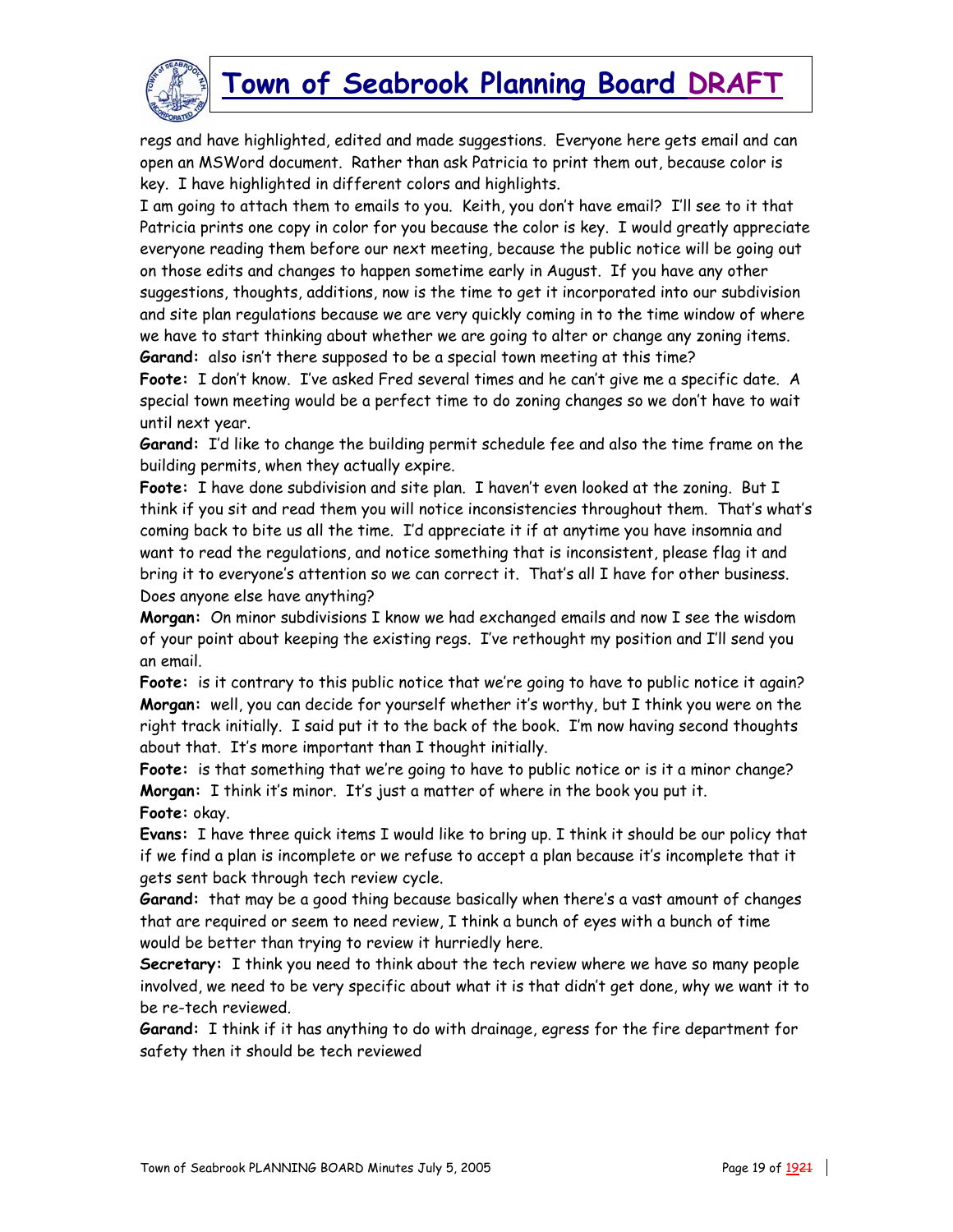

**Foote:** I'm concerned that some of the people involved in the tech review are going to unroll the plans and say, I've already looked at this and roll it up and put it away and not realize that it's a changed plan.

**Garand:** that's something we're going to have to do through the department heads system. Basically they need to come in here and look at each plan as we unroll them.

**Morgan:** don't they do them around a table?

**Evans:** if I were a department head, I would appreciate seeing that my suggestion had been addressed

**Garand:** like tonight, some of these plans, nothing was even addressed prior to this meeting, so they are just wasting our time. If they haven't at least put in revisions, we shouldn't even hear the case.

**Foote:** right

**Garand:** they bypass the tech review system and they're just going along and doing the same old thing and wasting our time.

**Foote:** like you pointed out tonight. We're not a paid board. We're in here to do the best for the town that we can, but at the same time, if they are not listening to the tech review, which knows the town requirements, then why are we taking time to look at the stuff. **Evans:** second item. In instances where entire buildings have assumed a corporate identity, that seems to me to border on going around the town's sign ordinance. Certainly the spirit

of it. If you painted "Mail Pouch Tobacco" on the side of your entire barn, that wouldn't be acceptable under the sign ordinance. And I think Mr. Mitchell has stated that you keep your car place considers that glaring yellow to be part of their corporate identity. I don't know what grounds we have to

**Garand:** I think that was addressed once. We had to do a historic committee and say what the town wants for color schemes and so forth.

**Evans:** so in the absence of that we're stuck with what we get

**Foote:** yes because we don't have any regulations.

**Lowry:** you'll have to work on that Peter

**Evans:** I'll take that to a committee of one.

**Garand:** we ought to put it into the regs, no loud or bright colors. If we put in there…

**Secretary:** that's infringing on their civil liberty to paint their house the color they want. **Evans:** I beg to differ. They submit architectural elevations, do they not?

**Foote:** yes, but as far as color, you would have to declare it a historic district and have to qualify a historic district. That's the only way in NH State Statutes that

**Garand:** what makes a thing historic? I think 100 Lafayette Road is an historic building, I really think we should have pinks and yellows.

**Evans:** my last item is the application submitted for our review concerning the Signal Street variety.

**Garand:** I asked them to take down the cigarette signs that go past the 10%.

**Evans:** my concern is the impact that development is going to have on the rec center.

**Garand:** I hate to interrupt but the whole thing is the rec center is in the wrong place.

That's a commercial belt along that road; it's a poor design and a poor place to put that. Impact on the rec center or not, it shouldn't have been built there.